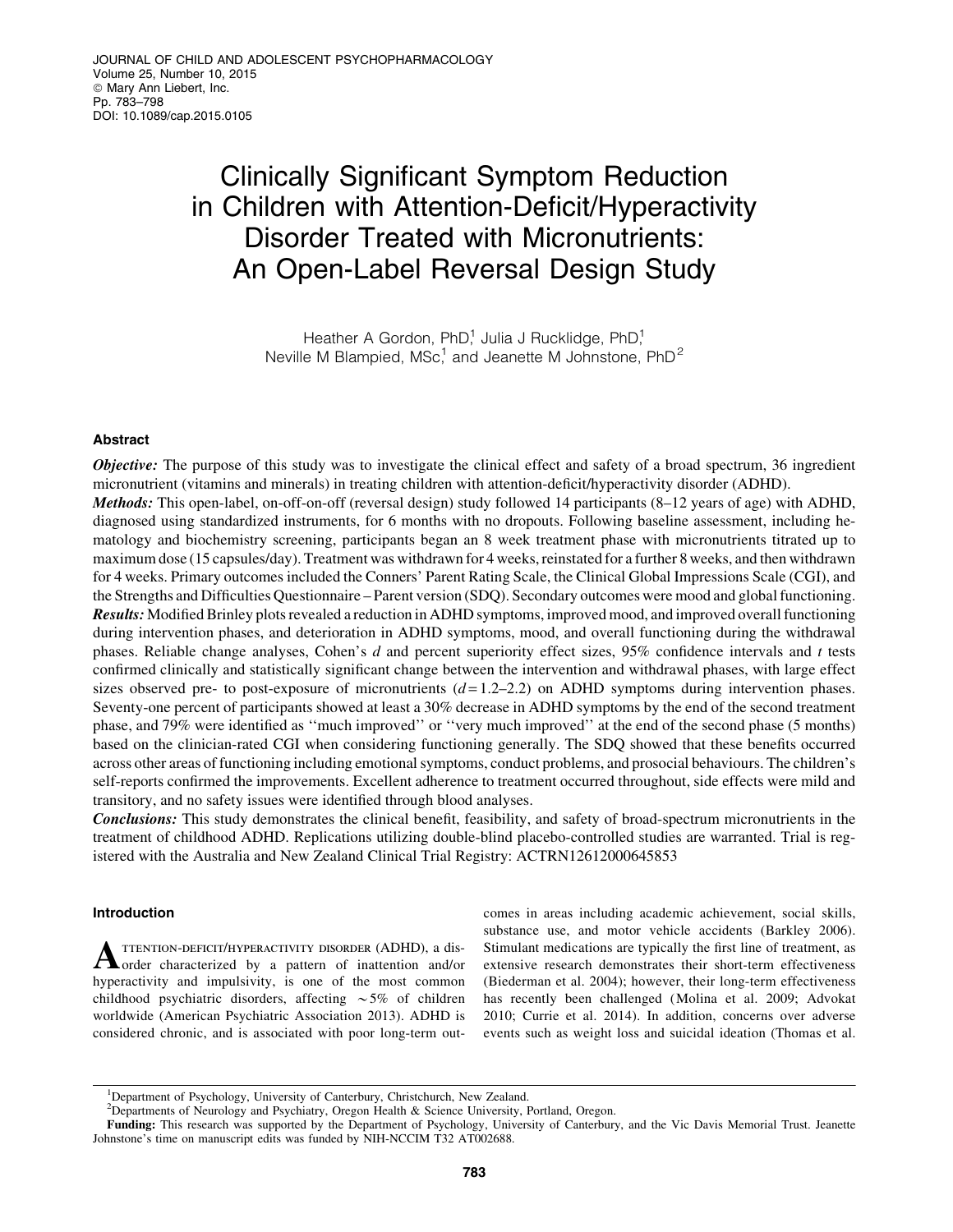2013) and the possible long-term effects of medication on the developing brain (Andersen 2005) as well as increasing the risk for rebound weight gain when stimulants are stopped (Schwartz et al. 2014), have led families and clinicians to seek alternatives (Nigg 2011).

Notwithstanding the negative trials using micronutrients in the 1970s and 1980s (Arnold et al. 1978; Haslam et al. 1984), recent research highlights the importance of considering nutritional factors in the development and expression of ADHD (Oddy et al. 2009; Howard et al. 2011). Investigations range from the impact of processed foods (Howard et al. 2011) and food dyes (Pelsser et al. 2011; Arnold et al. 2012), to the role of essential fatty acids (Milte et al. 2012), and early malnutrition (Galler et al. 2012). Although it was likely that the earlier studies used micronutrient doses too high and too toxic for the children to benefit from taking them, these studies, nevertheless, were viewed as demonstrating a negative association, probably explaining the loss of interest in the field. Another factor likely impeding research into nutrient treatments for ADHD has been the focus on single nutrients, such as zinc or iron (Bilici et al. 2004; Konofal et al. 2008; Cortese et al. 2012), given that these studies yielded modest and often inconsistent findings (Rucklidge et al. 2009, 2013).

In contrast, there is growing evidence that micronutrients (vitamins and minerals) given in larger combinations may be beneficial in the treatment of various psychiatric disorders, including autism, bipolar disorder, anxiety, and ADHD (Rucklidge and Kaplan 2013), and nutrient supplementation is emerging as a potentially effective, low-risk, and minimally invasive treatment for children with ADHD (Rucklidge and Kaplan 2014).

 $EMPowerplus<sup>1</sup>$  (EMP+), the broad-based micronutrient formula used in the current research, consists of 36 ingredients (14 vitamins, 16 minerals, 3 amino acids, and 3 antioxidants – see Table 1 for full ingredient list) and is the most-researched micronutrient formula for the treatment of psychiatric symptoms (Popper 2014). The formula has been investigated in more than 20 peer-reviewed publications (Rucklidge and Kaplan 2013) and has an established safety record (Popper 2014). Although there has been an increase in research showing the effectiveness and efficacy of EMP+ on the reduction of symptoms in adults with ADHD (Rucklidge and Harrison 2010; Rucklidge et al. 2014a), research in children with ADHD is currently limited to a few case studies and open-label trials (Popper 2001; Kaplan et al. 2002, 2004). Further, product safety, through assessment of blood biochemistry, was not directly investigated in previous trials.

This article presents data from an open-label, single-case design (Morgan and Morgan 2009; Dallery et al. 2013) assessing the feasibility, clinical effect, and safety of EMP+ on medication-free children with ADHD over a 6 month period. Outcome measures included widely validated parent-, clinician-, and child-rated measures designed to capture difficulties with attention, hyperactivity/impulsivity, mood, and overall functioning.

## Methods

## **Participants**

Participants were recruited in Canterbury, New Zealand, from September 2011 to January 2013 through current research data-

Table 1. EMPowerplus Capsule Ingredient List

|                        | 1 capsule        | 4 capsules         | 8 capsules        | 15 capsules       |
|------------------------|------------------|--------------------|-------------------|-------------------|
| Vitamin A              | 384.0 IM         | 1536.0 IM          | 3072.0 IM         | 5760 IM           |
| Vitamin C              | $40.0$ mg        | $160.0 \text{ mg}$ | 320.0 mg          | 600 mg            |
| Vitamin D              | 96.0 IM          | 384.0 IM           | 768.0 IM          | 1440 IM           |
| Vitamin E              | 24.0 IM          | 96.0 IM            | 192.0 IM          | 360 IM            |
| Vitamin B1             | $1.2 \text{ mg}$ | $4.8 \text{ mg}$   | $9.6 \text{ mg}$  | $18 \text{ mg}$   |
| Vitamin B <sub>2</sub> | $0.9$ mg         | $3.6$ mg           | $7.2 \text{ mg}$  | $13.5 \text{ mg}$ |
| Vitamin B3             | $6.0$ mg         | $24.0 \text{ mg}$  | $48.0 \text{ mg}$ | $90$ mg           |
| Vitamin B5             | $1.4 \text{ mg}$ | 5.8 mg             | $11.5 \text{ mg}$ | $21.6$ mg         |
| Vitamin B6             | $2.4 \text{ mg}$ | $9.6 \text{ mg}$   | $19.2 \text{ mg}$ | $36$ mg           |
| Vitamin B9             | 96.0 $\mu$ g     | 384.0 $\mu$ g      | $768.0 \ \mu g$   | 1440 $\mu$ g      |
| Vitamin B12            | $60.0 \mu g$     | $240.0 \mu$ g      | 480.0 $\mu$ g     | 900 $\mu$ g       |
| Vitamin H              | $72.0 \ \mu g$   | $288.0 \mu g$      | $576.0 \mu$ g     | 1080 $\mu$ g      |
| Calcium                | 88.0 mg          | 352.0 mg           | 704.0 mg          | 1320 mg           |
| <b>Iron</b>            | $0.9$ mg         | $3.7 \text{ mg}$   | $7.3 \text{ mg}$  | 13.74 mg          |
| Phosphorus             | 56.0 mg          | $224.0 \text{ mg}$ | 448.0 mg          | 840 mg            |
| <b>I</b> odine         | 13.6 $\mu$ g     | 54.4 $\mu$ g       | 108.8 $\mu$ g     | $204 \mu$ g       |
| Magnesium              | $40.0$ mg        | $160.0 \text{ mg}$ | 320.0 mg          | $600$ mg          |
| Zinc                   | $3.2 \text{ mg}$ | $12.8$ mg          | $25.6$ mg         | $48 \text{ mg}$   |
| Selenium               | 13.6 $\mu$ g     | 54.4 $\mu$ g       | 108.8 $\mu$ g     | $204 \mu g$       |
| Copper                 | $0.5$ mg         | $1.9 \text{ mg}$   | $3.8 \text{ mg}$  | $7.2 \text{ mg}$  |
| Managnese              | $0.6$ mg         | $2.6$ mg           | $5.1$ mg          | $9.6 \text{ mg}$  |
| Chromium               | 41.6 $\mu$ g     | 166.4 $\mu$ g      | 332.8 $\mu$ g     | $624 \mu$ g       |
| Molybdenum             | 9.6 $\mu$ g      | 38.4 $\mu$ g       | 76.8 $\mu$ g      | 144 $\mu$ g       |
| Potassium              | 16.0 mg          | 64.0 mg            | 128.0 mg          | 240 mg            |

Plus a proprietary blend of: dl-phenylalanine, glutamine, citrus bioflavanoids, grape seed, choline bitartrate, inositol, ginkgo biloba, methionine, germanium sesquioxide, boron, nickel, and vanadium.

bases at the University of Canterbury; new referrals from family physicians, psychiatrists, psychologists, and local mental health services; and self-referrals from advertisements. Out of 20 referrals, 14 children, 8–12 years of age at their initial visit, participated in this study. See Figure 1 for the CONSORT diagram.

#### Informed consent and assent

After the experimental nature of the trial was described, including a review of the available conventional treatments, written consent was obtained for each participant from one parent or guardian. Details of the proposed study were also explained to the participants in language appropriate for their age, and their assent was obtained. Consent and assent included study participation and permission to publish. The study was approved by both the statutory regional Health and Disability Ethics Committee and the University of Canterbury Human Ethics Committee. The trial was registered with the Australia and New Zealand Clinical Trial Registry (ACTRN12612000645853).

# Inclusion and exclusion criteria

Participants met criteria for ADHD based on the Diagnostic and Statistical Manual of Mental Disorders, 4th ed., Text Revision (DSM-IV-TR) (American Psychiatric Association 2000) and the Kiddie Schedule for Affective Disorders and Schizophrenia for School-Aged Children-Present and Lifetime version, a semistructured interview conducted with participants and their parents/ caregivers (Kaufman et al. 1997). All baseline clinical interviews were conducted by a clinical psychologist, and participants were tracked over time, either by a clinical psychologist, or by an experienced clinical psychology trainee under clinical supervision. Participants were also required to have an elevated level (T score >70)

<sup>&</sup>lt;sup>1</sup>There are several variants of EMPowerplus with similar formulas, such as EMPowerplus Advanced, Q96, and Daily Essential Nutrients.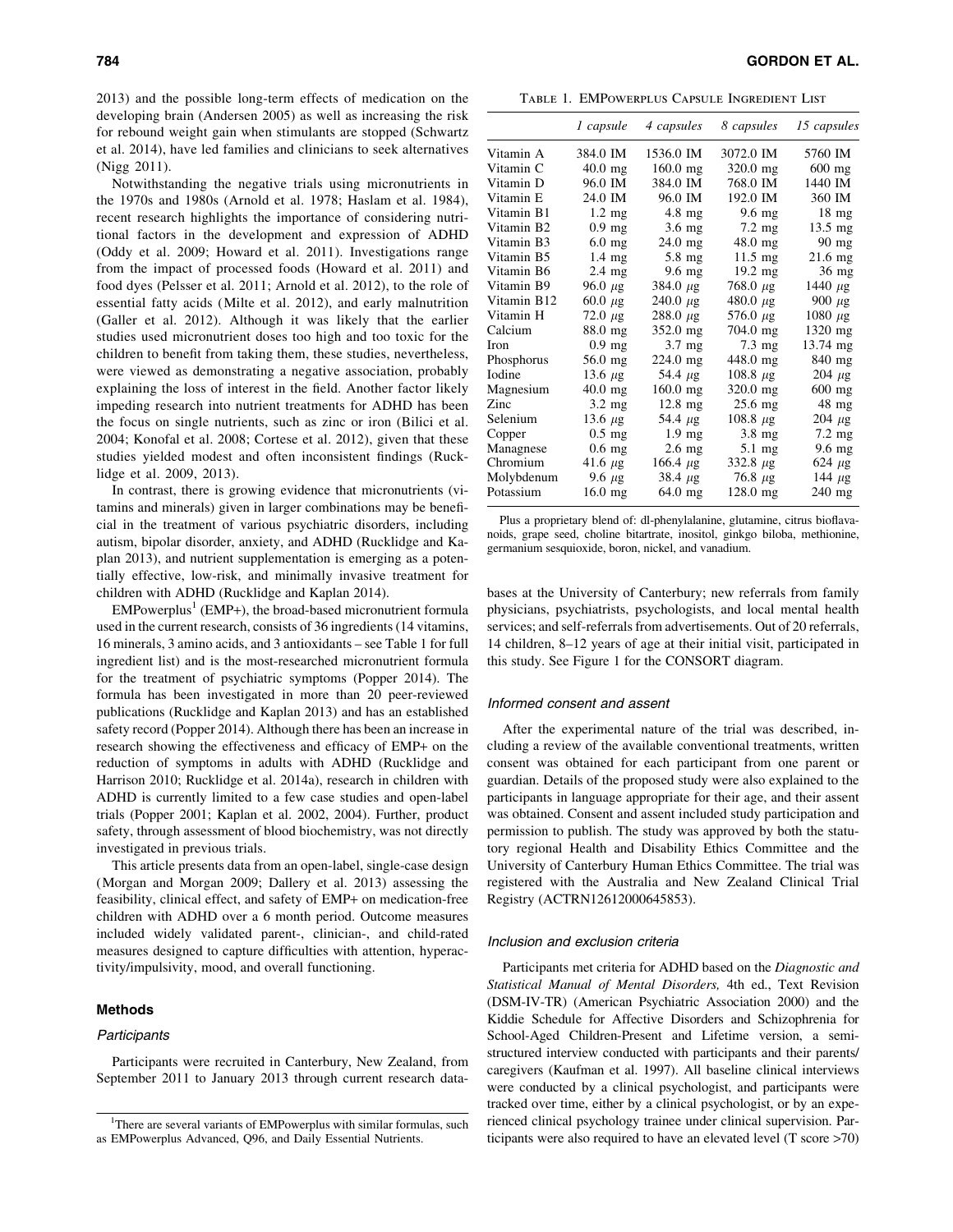

FIG. 1. CONSORT flow diagram indicating participant inclusion/exclusion, completion, and dropout over the course of the study.

on one or more of the ADHD subscales of the Parent or Teacher Conners' Rating Scales (Conners 1997). Nine of the participants (64%) had been previously diagnosed with ADHD by other mental health professionals. Participants were required to be free from psychiatric medication for at least 4 weeks prior to beginning the study. We purposefully included participants with other Axis I disorders, acknowledging the limitations thereby imposed, but also appreciating that the clinical utility and generality of the results would be increased if the sample was representative of children affected with ADHD.

Participants with a neurological disorder involving brain or other central functioning, or abnormal baseline biochemistry/hematology results, as assessed by the study's physician, were excluded. Participants unable or unwilling to have their blood taken were also excluded. These criteria resulted in exclusion of five participants (Figure 1).

## Safety data and psychiatric assessment

Participants with a confirmed ADHD diagnosis underwent baseline hematology/biochemistry screening, monitored by a physician, before beginning the trial, and again at the end of the initial micronutrient phase (at 8 weeks). The screening included testing thyroid function, serum lipids, blood clotting, iron, copper, zinc, prolactin, and fasting glucose. The hematology/biochemistry screening determined if there were any abnormalities that may have precluded participation in the trial (e.g. Wilson's disease) and enabled individual safety monitoring. As part of the baseline screening, previous evaluations (i.e., medical records, psychological assessments) were reviewed as necessary, and questionnaires were completed by the participant's current teacher with parental consent.

#### **Measures**

Demographic variables. Demographic variables, collected from each parent/caregiver, included ethnicity of the child, marital and occupational status of the parents/caregivers, and the family's yearly household income. Using the New Zealand Socioeconomic Index of Occupational Status (NZSEI) (Milne et al. 2013), family socioeconomic status (SES) was estimated. Scores ranged from 10 to 90, with higher scores indicating higher SES.

Primary outcome measures. ADHD was assessed with the first two scales.

- 1. The Conners' Parent Rating Scale-Revised: Long Form (CPRS-R:L) (Conners 1997) contains 80 questions and 10 subscales. The three subscales that focus on ADHD symptoms – Inattention, Hyperactivity/Impulsivity, and the Total scale – were used as primary outcome measures. Parents answered questions concerning their child's behavior over the past month using a four point Likert scale  $(0 = not$  very true at all to  $3 = \text{very much true}$ . Scores were converted to T scores based on the gender and age of the child, with scores >65 indicating clinically elevated symptoms. The CPRS scale was completed at baseline and also at switch points when the participant resumed or stopped taking the micronutrients. The standard error of measurement  $(SE_M)$  values used to compute the reliable change index (RCI) for plotting this measure (discussed subsequently) were taken from Table 7.21 in the Conners' Manual (1997), specifically those for males 9–11 years of age, on the three DSM scales.
- 2. ADHD Rating Scale-IV (ADHD-RS-IV) (DuPaul et al. 1998): This is a norm-referenced 18 item checklist that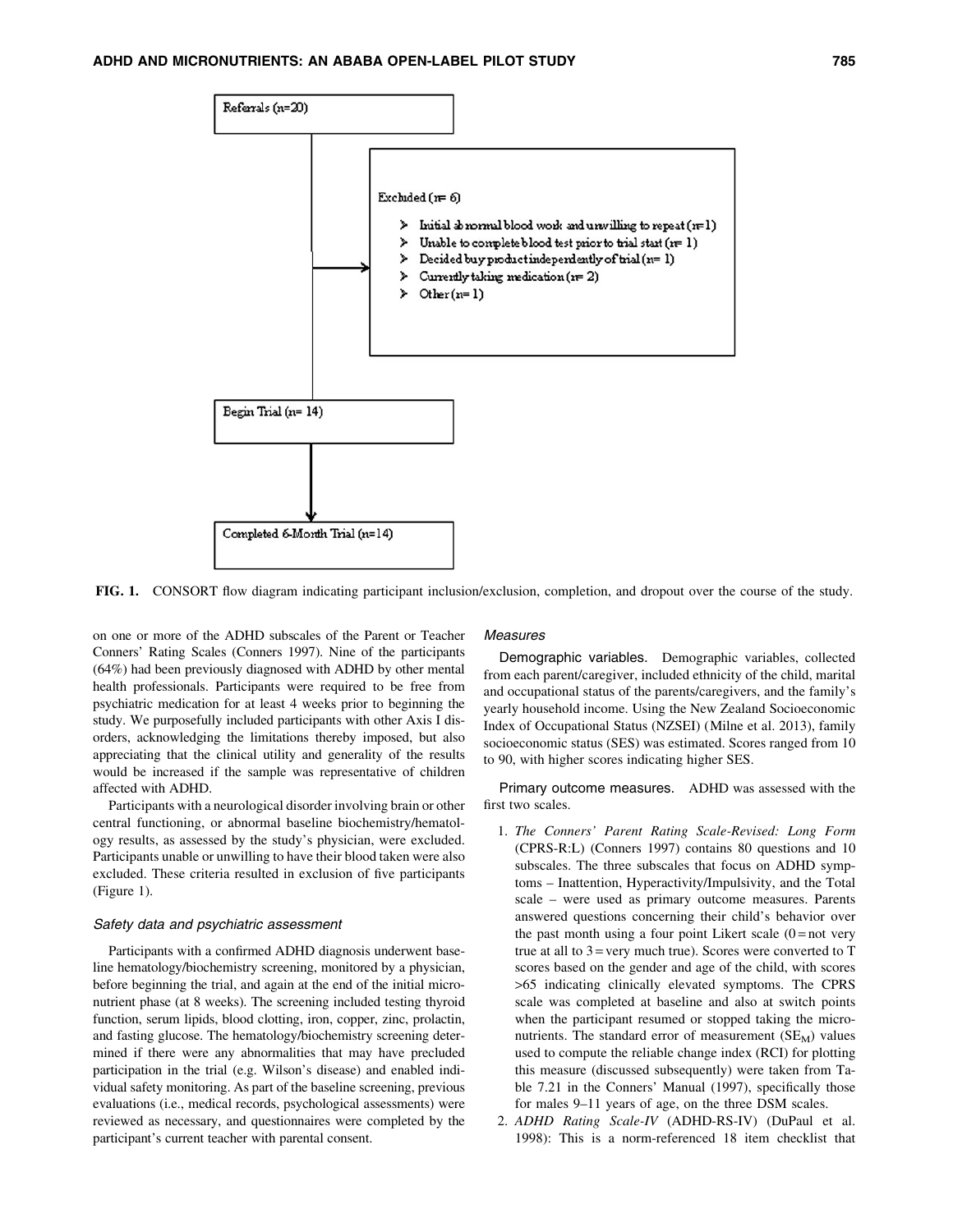measures inattention and hyperactivity-impulsivity symptoms of ADHD (according to Diagnostic and Statistical Manual of Mental Disorders, 4th ed. [DSM-IV] criteria) that was completed in the laboratory every 2 weeks by the parent/caregiver (American Psychiatric Association 1994). This scale was used to input data where the CPRS-R data were missing.

- 3. Clinical Global Impressions: The Clinical Global Impressions Scale (CGI) (Guy 1976) is a standardized assessment tool with two subscales: Severity of illness (CGI-S) and global assessment of improvement (CGI-I), modified for use with ADHD participants. The CGI-S identifies the clinician's impression of the participant's state of illness severity during that assessment period. Scores range from  $1 = normal$ , not ill, to 7 = very severely ill. The CGI-I is used to measure the participants' change from their baseline assessment. Ratings span 1–7, ("very much improved" to "very much worse"). Ratings at switch points were done as a consensus rating between a clinical psychologist and the clinician who was following the child, based on all the available data. Ratings were based on the entire symptom presentation of a child.
- 4. Strengths and Difficulties Questionnaire (SDQ): (Goodman 1997) The SDQ is a brief parent-rated screening questionnaire with 25 items divided among five scales: Emotional symptoms, conduct problems, hyperactivity/inattention, peer relationship problems, and prosocial behaviour (Stone et al. 2010). A Total Difficulties Score ranging from 0 to 13 falls within the normal range, 14–16 within the borderline range, and 17–40 in the abnormal range. The SDQ also provides an Impact score showing how much a participant's present difficulties are interfering with life, obtained using a four point Likert scale (0, not at all to 3, a great deal) in four different categories: Home life, friendships, classroom learning, and leisure activities. An Impact Score of 0 is normal, 1 is borderline, and  $\geq 2$  is abnormal.

A concerted effort was made to also gather data from the teacher versions of the Conners' and SDQ scales, but this was unsuccessful because of changes in teachers, timing of school holidays, the trial duration (spanning over two school years from the end of one year to the beginning of the next), and the short reversal phase.

## Secondary outcome measures.

1. Young Mania Rating Scale (YMRS) (Young et al. 1978): The YMRS is a clinician- administered checklist designed to assess the severity of manic symptoms as well as measuring the effect of treatment on mania severity, validated for use in children and adolescents 5–17 years old (Youngstrom et al. 2002). The YMRS includes 11 items, namely elevated mood, increased motor activity or energy, sleep, irritability, speech (rate and amount), language-thought disorder, disruptiveaggressive behavior, sexual interest, thought content, appearance, and insight, ranked on a scale of 0–4 or 0–8. These behaviors are all of interest when assessing individuals with ADHD. Scores of 0–13 indicate minimal severity, 20 mild severity, 26 moderate severity, and 38 severe illness (maximum score = 60).  $SE<sub>M</sub>$  for this measure was calculated using variability and reliability data from Youngstrom et al (2002). It is important to note that although the YMRS is used to assess mania symptoms, our clinical experience has been that children with ADHD score high on the measure, not because of the presence of bipolar symptoms, but because of the overlap in symptoms between ADHD and bipolar disorder, for example, high energy, racing thoughts, irritability, and oppositional symptoms. We used the measure to tap into changes in particular in these overlapping symptoms. Interrater reliability on a subset of these interviews (intraclass correlation coefficient) was estimated at 0.99.

- 2. Children's Depression Rating Scale (CDRS) (Poznanski et al. 1979): This is a 16 item scale for children 6–12 years of age that measures severity of depression and monitors treatment response (Shanahan et al. 1987). Ratings are based on clinical impressions obtained from an interview and direct questions of the child and caregiver. The CDRS items vary from 3 to 5 point scales, with 1 indicating ''normal/not ill.'' Participants functioning within a normal range across all items on the CDRS receive a score of 15 (one point per item; with reversal of affect not included in total score); scores of 20–30 indicate borderline depression and 30+ indicates significant depression. Data to compute  $SE<sub>M</sub>$  were from Overholser et al. (1995). Interrater reliability on a subset of these interviews (intraclass correlation coefficient) was estimated at 0.99. Because of the limited funds available to conduct the study, we chose to use the CDRS rather than the CDRS-R, as it is freely available to researchers.
- 3. Children's Global Assessment Scale (CGAS) (Shaffer et al. 1983): This unidimensional/global measure of social and psychiatric functioning for children and adolescents 4–16 years of age is an adaption of the Global Assessment Scale for adults (Endicott et al. 1976) and was used by the clinician to assess the overall severity of disturbance in each participant. Scores range from 1 (most impaired) to 100 (healthiest), separated into 10 point sections indicating the participant's level of functioning. For example, a child who has some difficulty in a single area, but is generally functioning pretty well would receive a score between 61 and 70. Those individuals scoring at the lower end of the scale (1–10) are judged to need constant supervision, whereas those who score  $\geq 70$  are considered to be within the normal range. The  $SE_{M}$  used was from Shaffer et al. (1983). Ratings at switch points were done as a consensus rating between a clinical psychologist and the clinician who was following the child, based on all the available data.
- 4. The Measure Yourself Medical Outcome Profile (MYMOP) (Paterson 2004). This measure was adapted as a self-report measure for the children to report any problems over the past week, and covered hyperactivity, attention, and impulsivity symptoms, as well as mood and sleep. Children rated themselves on each item, on a five point Likert scale  $(0 = no prob$ lems,  $4 =$ major problems).
- 5. Side Effects Questionnaire: Participants and their caregivers were asked about potential side effects such as nausea/vomiting, stomach aches, skin rashes, headaches, and dry mouth that the child may have experienced between visits, and were also asked if they noticed any other changes that could be attributed to the ingestion of the micronutrients, using a 0 (no problems) to 4 (major problems) Likert scale.

## Procedure

The present study used a five phase reversal design with study phases of baseline, first treatment, first reversal, second treatment, and second reversal, replicated across the 14 participants. Baseline data were collected at recruitment. Participants then began taking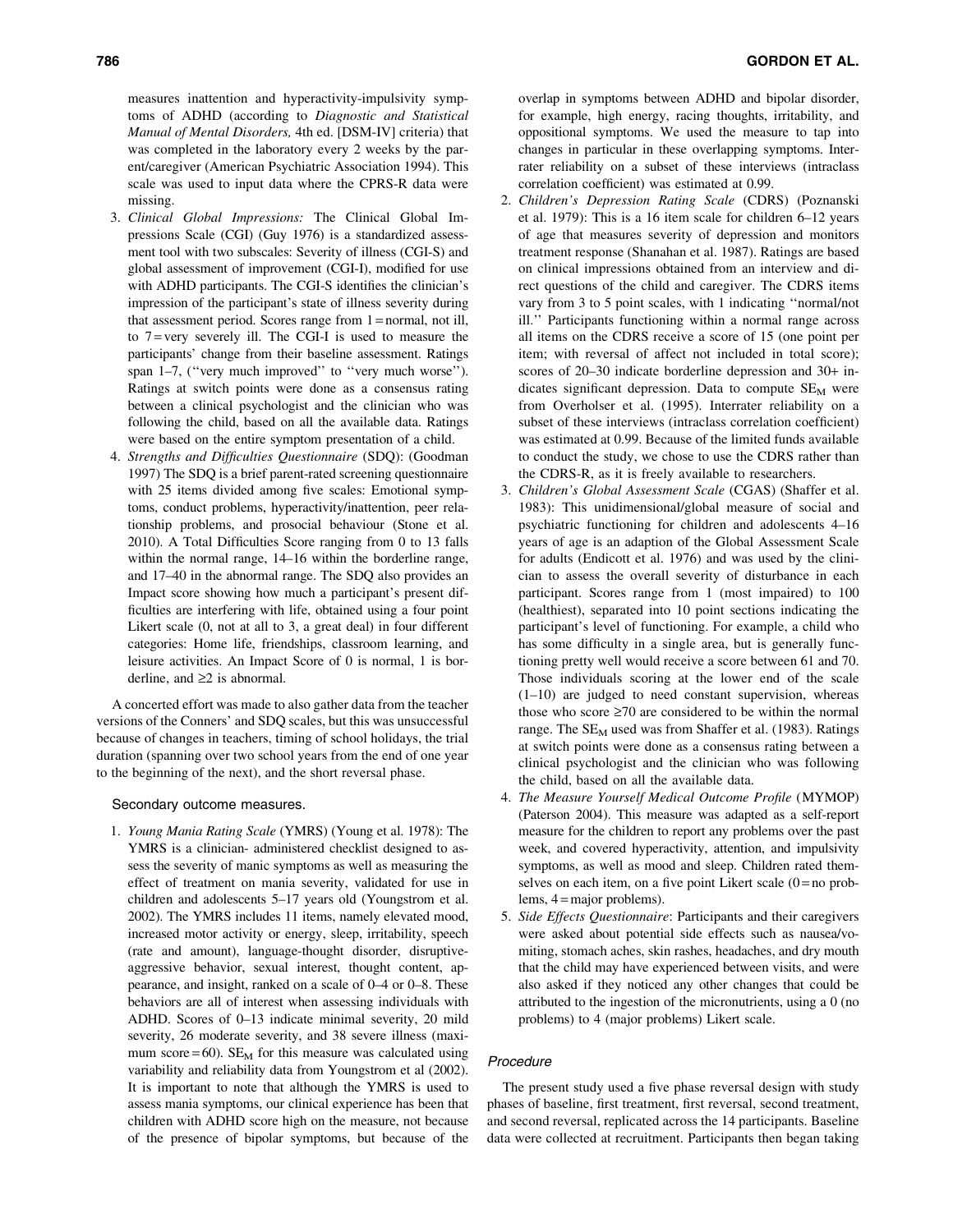the micronutrient formula for 8 weeks during the first treatment phase (On 1), which was followed by the first reversal phase off the micronutrients for 4 weeks (Off 1). Upon completion of this phase, the second treatment phase of 8 weeks was completed (On 2), followed by the second reversal phase of 4 weeks (Off 2).

In the first treatment phase, participants began by taking four capsules of EMP+ (see Table 1 for ingredients) per day, in two doses, and were instructed to take the capsules with food and plenty of water to reduce the potential of gastrointestinal upset and headaches. The dose was increased to eight capsules per day, in two doses, from day 4 onward. At the week 4 assessment, depending upon response, participants increased their dosage to a personalized therapeutic dose, with a maximum of 15 capsules/day, divided into three doses of five capsules, and stayed on this dose for the remainder of the On phases of the trial. Dosage could be reduced at any time for adverse side effects (two participants reduced the dose because of increased irritability). Participants identified as having trouble swallowing pills completed pill swallowing training (http:// research4kids.ucalgary.ca/pillswallowing) (Kaplan et al. 2010). If they continued to be unable to swallow the capsules, the nutrients were provided in powder form and consumed as a milkshake or smoothie (only one participant opted for the powder form).

All participants were monitored face-to-face at the university at screening, baseline, and every 2 weeks thereafter for the remainder of the study (6 months) by the same clinician. Telephone monitoring was used in the event that participants could not visit the university. Neither clinicians nor families were blind to the treatment. Families were given a \$10.00 petrol voucher at each visit. No other incentives were provided. The EMP+ capsules were provided at no cost.

#### Data analysis

The primary outcome measures defined a priori were the ADHD rating scales, the CGI, and the SDQ. The data were analyzed using a three way combination of 1) visual analysis techniques of individual participant change in the form of modified Brinley Plots ( Jacobson and Truax 1991; Rucklidge and Blampied 2011); 2) group mean analyses endorsed by the new statistics approach (Cumming 2012; Kline 2013), including 95% confidence intervals (CI) and effect sizes (ES); and 3) conventional null hypothesis repeated-measures  $t$  tests.

Visual analysis was based on modified Brinley plots ( Jacobson and Truax 1991; Rucklidge and Blampied 2011). These plots (Fig. 2) are used to display individual change over time in order to identify systematic effects of an intervention. Each individual's data are displayed as a coordinate pair on a scatter plot, with time 1 (baseline/pretreatment) scores normally plotted on the X axis and time 2 (later times, typically posttreatment) scores on the Y axis. Using orthogonal X-Y coordinates with the same origin and scale, the data points will lie on or near the 45 degree diagonal line of no change  $(X = Y)$  if there are no systematic differences between the two conditions. However, if there are systematic differences between the two times/conditions, the data points for some or all participants will deviate from the line (either above or below). When a higher score indicates greater impairment, points that fall above the central diagonal line indicate greater impairment and those below the line indicate less impairment (Fig. 2a). When a higher score indicates better functioning, the reverse holds true (Fig. 2b). Interpretation is assisted by displaying an arrow to indicate the direction of desired change, and by showing clinical cutoffs if they exist for the particular measure. As Figure 2 shows, the zones on the graph created by the intersections of the cutoff lines and the diagonal line of no change can be directly interpreted in clinical terms. Of particular importance is the display of those participants who have made the transition from the clinical to the nonclinical sector of the graph, although noting those who deteriorate may also be important.

Each participant's change from baseline to a second time/condition was classified using the RCI ( Jacobson and Truax 1991). The RCI is based on the  $SE_M$  for each measure, and indicates how much change is required for a change score to lie outside the range expected because of measurement error alone. Following Jacobson and Truax, we set the standardised RCI at  $\geq$ 1.96; therefore, any individual whose standardized change score exceeds this value may be regarded as showing reliable change ( $p < 0.05$ ). On the modified Brinley plots, the upper and lower bounds of the raw RCI are shown as a line parallel to the no-change line. Individuals whose data points lie within these boundaries have not shown reliable change. The percent of participants whose change is reliable in a clinically positive direction is shown as RC+ percentage.

Further, the phase mean values and 95% CI for the means are displayed as crosses on the graph, with the center of the cross at the



#### If Reduction = Improvement

If Increase = Improvement

FIG. 2. Interpretation of the graph zones in modified Brinley plots when reduction (left-hand graph) or increase (right-hand graph) in score represents clinical improvement.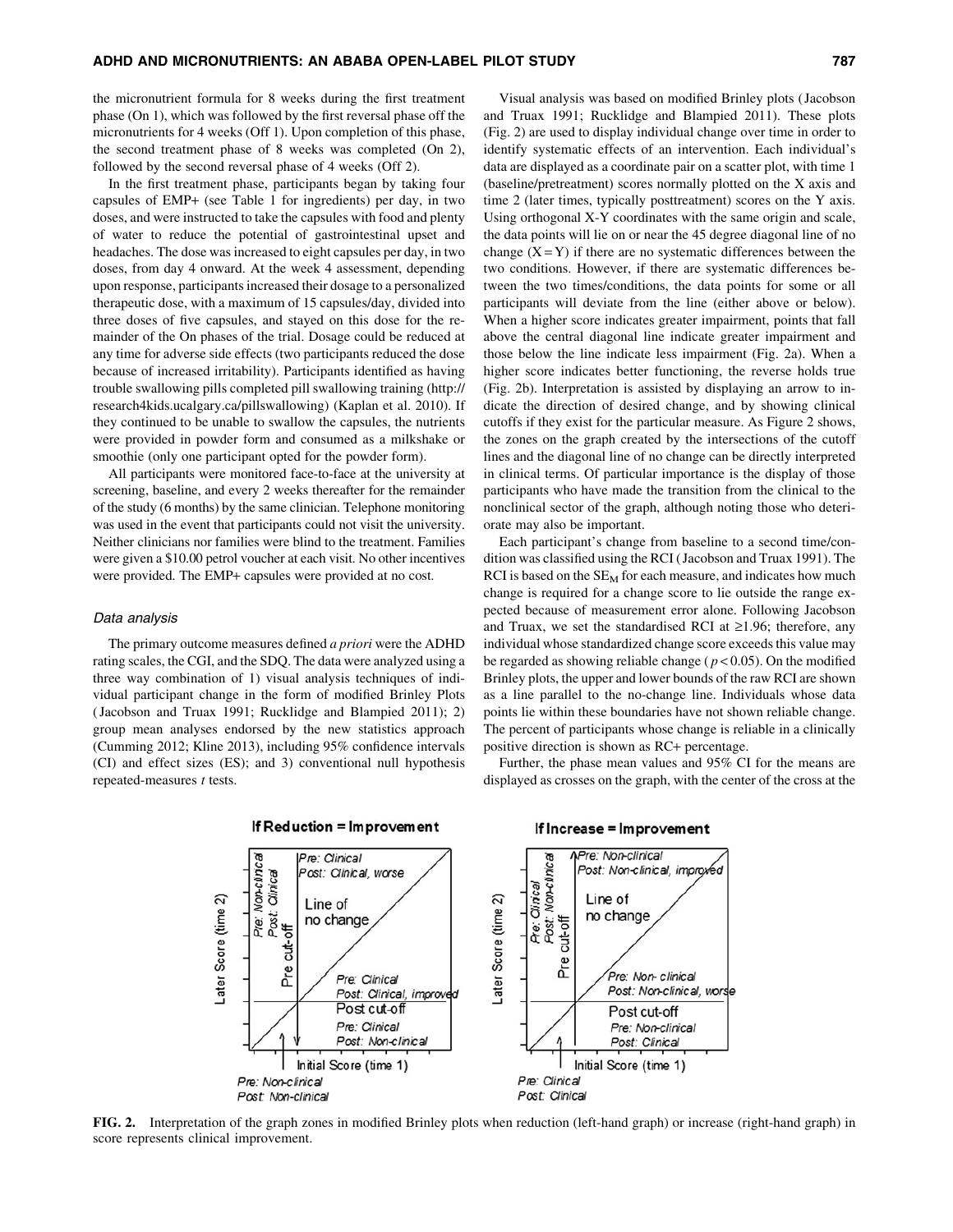coordinates of the X and Y means and the length of each line of the cross indicating –95% CI of the relevant mean. The location of the means and the lengths of the CIs can be usefully interpreted, taking the extreme end of the CI as the location of the mean under the bestor worst-case scenario (Kline 2013). Therefore, if a limb of the CI line does not cross the central diagonal, we can have considerable confidence (i.e.,  $p < 0.05$ ) that the associated mean is different from what it would have been if there had been no change from time 1/condition 1 to time 2/condition 2. Similarly, if the CI does not cross the adjacent clinical cutoff line, we can have considerable confidence that the mean is different from the value represented by the cutoff.

In addition to RC+%, two other ES measures were computed: The standardized mean difference, Cohen's  $d_{av}$ , and the Probability of Superiority (PS) also known as the Common Language ES (McGraw and Wong 1992). Cohen's  $d_{av}$  expresses the mean difference between any two conditions (normally baseline vs. a treatment condition) standardized by the mean standard deviation (Lakens 2013). Positive values of d reported subsequently indicate change in a clinically desirable direction. The PS (reported as a percentage) represents the probability that, at time 2, individuals' scores are clinically superior to time 1 ( McGraw and Wong 1992; Lakens 2013). Cohen's  $d_{av}$  is reported for each phase (relative to baseline) for each measure in Figures 3 and 4, and PS (calculated using Lakens, 2013 software) is reported for the treatment conditions alone in Figure 3, which shows the primary outcome measure (CPRS-R:L). Confidence intervals about  $d_{av}$  (calculated using (Cumming 2011) were used to classify  $d_{av}$  as statistically significantly different from zero ( $p < 0.05$ ) and this is indicated by an asterisk in Figures 3 and 4.

Where paired sample  $t$  tests were used to compare group means,  $\alpha$  was adjusted to  $p < 0.01$  using the Bonferroni correction to reduce the risk of type I error (Kline 2013).

## **Results**

Demographic characteristics, as well as current and past psychiatric diagnoses for the group, are presented in Table 2. The high male-to-female ratio reflects the preponderance of males diagnosed with ADHD in the general population. Fifty-seven percent of participants reported experiencing at least one additional concurrent psychiatric disorder, 10 (71%) reported having experienced at least one additional psychiatric disorder in the past, and 9 (64%) had trialled psychiatric medication prior to beginning this study; all findings consistent with the ADHD literature.

#### Primary outcome measures

In a single-case reversal design, the inference that a treatment has caused a change in a dependent variable requires two things. First, a change must be observed relative to baseline during the first treatment phase, and ideally, to a clinically substantive degree. When the treatment is withdrawn in the first reversal phase, this change should reduce toward baseline levels. Second, this pattern of change must be replicated in the second treatment and subsequent second reversal phase. The degree to which other participants exposed to the same sequence of treatment and reversal phases replicate this pattern provides additional support for the inference.

The pattern of change over phases for each participant for the three key scales of the CPRS is shown in Figure 3 (with subsequent phases plotted relative to initial baseline), whereas Table 3 reports a group-level summary. At baseline, all participants scored above the clinical cutoff score (65) for Inattention and Total symptoms, and all but two scored above the cutoff for Hyperactivity/Impulsivity. At the end of the first treatment phase, a large majority had improved their symptom scores on each subscale as shown by the PS and RC+ percentages, and the ES were all large and statistically



FIG. 3. Modified Brinley plots displaying change on parent-rated attention-deficit/hyperactivity disorder (ADHD) outcome measure, CPRS-R:L, Arrows indicate direction of desired change. CPRS-R:L, Conners' Parent Rating Scale-Revised: Long Form; RC+, reliable positive change; PS, probability of superiority; d, Cohen's d effect size.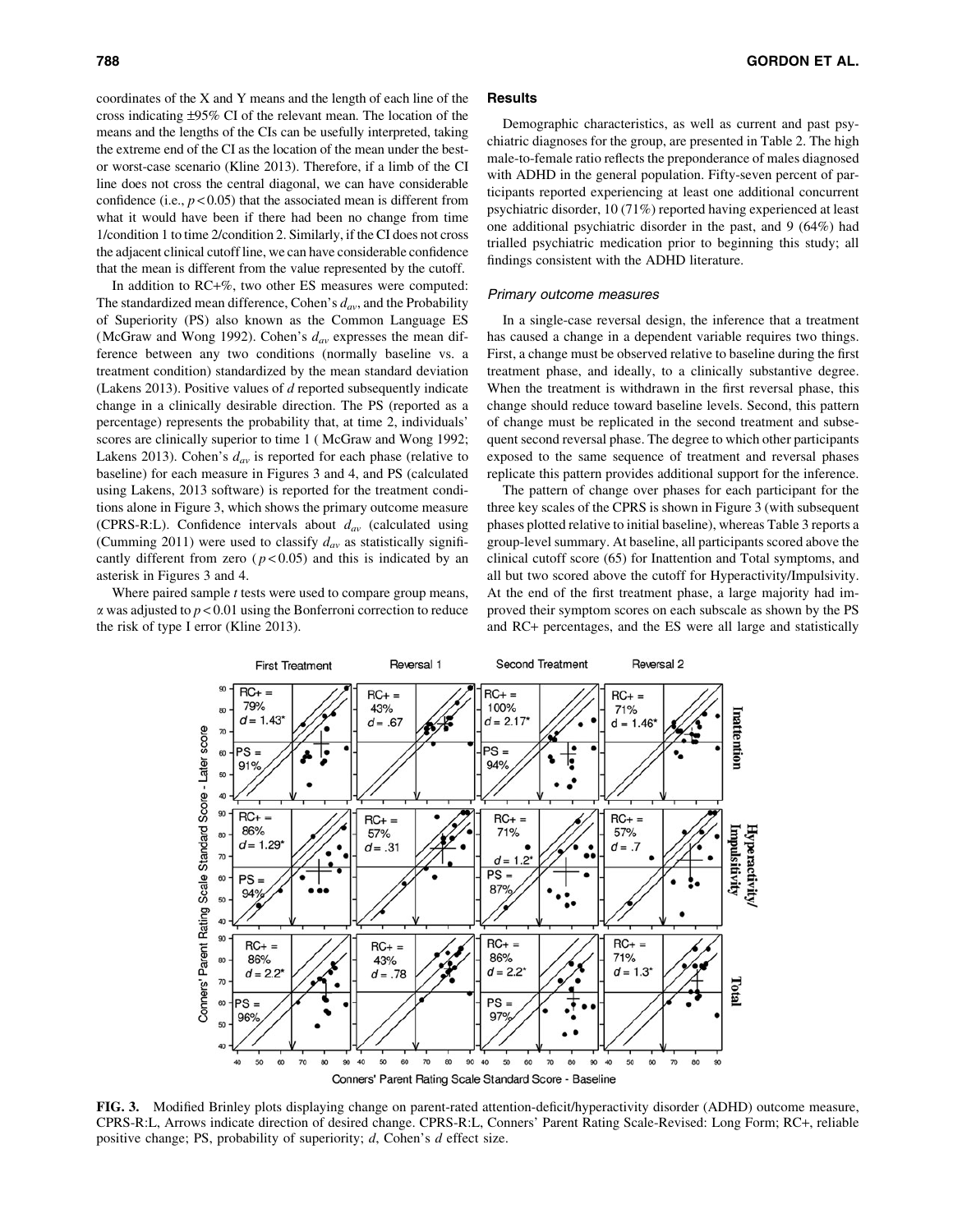

FIG. 4. Modified Brinley plots displaying change in clinician-rated CDRS, YMRS, and CGAS scores. Arrows indicate direction of desired change. CDRS, Children's Depression Rating Scale; YMRS, Young Mania Rating Scale; CGAS, Children's Global Assessment Scale; RC+, reliable positive change, d, Cohen's d effect size.

significant (Fig. 3 and Table 3). Figure 3 shows that nine, five, and six participants, respectively, had moved from clinical to nonclinical levels of Inattention, Hyperactivity/Impulsivity, and Total symptoms following the first treatment. These clinically positive changes all clearly reversed in the first reversal phase (Off 1), where none of the ES were statistically significant and the phase means were all in the clinical range.

The positive effects of treatment were clearly replicated in the second treatment phase (On 2) and the number of participants in the nonclinical range increased from On 1 to On 2 by one for both Hyperactivity/Impulsivity and Total symptoms. In the second reversal (Off 2), the majority of participants returned to clinical levels of symptoms, with a group mean in the clinical range. However, this phase produced a more variable pattern of response than the first, as the ES remains large and statistically significant for both the Inattention and Total ADHD subscales. Also, for both the Inattention and Total Scores, there were no participants who showed reliable deterioration in any phase of the study.

Although the location of each individual's data points are fixed on the X axis across phases for each measure, the nature of the plots in Figure 3 make it somewhat difficult to track individuals' trajectories of change over phases and thus judge the extent of within-participant replication of any treatment effects. The extent to which the direction of change in treatment was consistently replicated can, however, be estimated. Given 14 participants reporting three measures over two treatment phases, there are 84 opportunities to observe whether change is therapeutically positive, or negative, or neutral (no change). For the data shown in Figure 3, the direction of change was therapeutically positive in 83 out of 84 instances (99%), thus indicating a highly consistent replication of positive effects during

treatment. However, not all these changes were either reliable or clinically significant, in part because of measurement characteristics. Overall, the pattern of individual and group change across the phases, and its replication across participants, strongly supports the inference that the treatment was producing clinically and statistically significant reductions in ADHD symptoms.

This conclusion is supported by the CGI ratings. Clinician-rated severity of illness (CGI-S) decreased, with nearly 30% of the participants classified in the ''normal'' or ''mildly ill'' categories by the end of the second treatment phase (On 2). In addition, whereas 50% of the participants had been rated as ''markedly ill'' at baseline, none were in that category at the end of the trial. Comparing baseline severity to postintervention severity, a large, clinically significant treatment effect,  $d = 2.34$  (95% CI [1.02, 2.82],  $t(13) =$ 7.23,  $p < 0.001$ ), was recorded. As rated by the CGI-I, the overall clinical impression ratings (whereby improvement was rated based on improvement across not only ADHD symptoms but across mood and anxiety ratings as well) showed that 79% were identified as either ''much improved'' or ''very much improved'' at the end of the second treatment, and <10% of participants showed no change. No participant's symptoms worsened during the trial.

Figure 5 shows the time-series graphs for each participant over the entire course of the trial illustrating the gradual change over time when on the nutrients, as well as illustrating the reversal when off. Figure 5 shows a gradual decrease in ADHD symptoms during the first on phase (On 1), with all of the participants falling below their baseline score by the end of the first treatment phase. For some participants, the reintroduction of treatment resulted in immediate reduction of symptoms (i.e. 1, 11, 13, and 14); for others, the effect was more gradual (i.e. 4, 5, and 12). Figure 5 shows the return of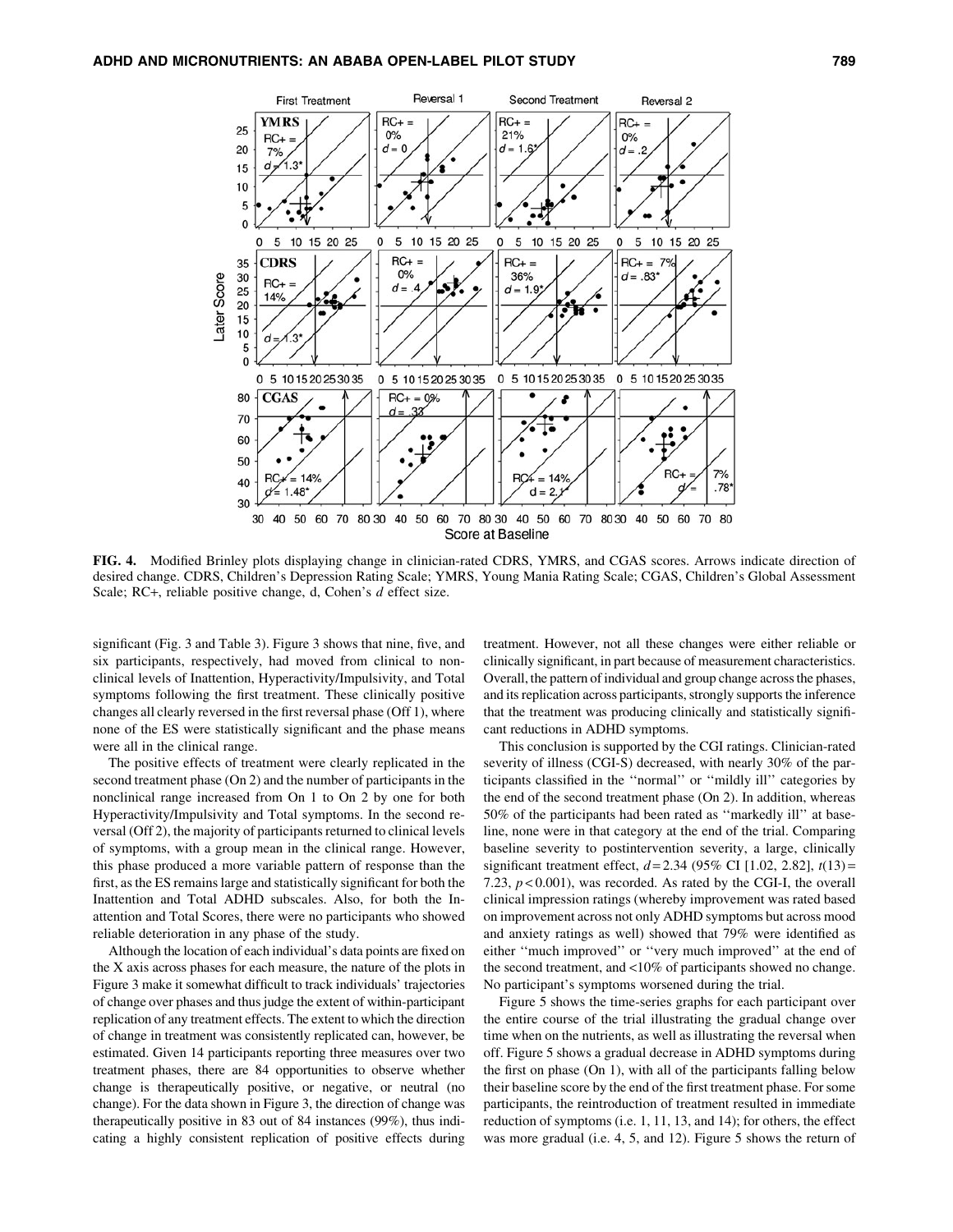| TABLE 2. DEMOGRAPHIC CHARACTERISTICS, CURRENT |
|-----------------------------------------------|
| AND PAST DIAGNOSES OF FINAL SAMPLE            |
| AND PREVIOUS PSYCHIATRIC MEDICATIONS          |

| Characteristic                               | Number $(n=14)$ |
|----------------------------------------------|-----------------|
| Age, mean (SD)                               | 10.18 (1.58)    |
| Female, $n$ (%)                              | 2(14%)          |
| Estimated household income category $(\%)^a$ |                 |
| Less than $$20,000$                          | 0               |
| \$20,000 to \$40,000                         | 1(7%)           |
| \$40,000 to \$60,000                         | 4 $(28%)$       |
| \$60,000 to \$80,000                         | 4(28%)          |
| \$80,000 to \$100,000                        | $\Omega$        |
| More than \$100,000                          | 5(36%)          |
| Estimated household SES <sup>b</sup> (SD)    | 54.57 (15.31)   |
| Ethnic origin, $n$ (%)                       |                 |
| New Zealanders of European descent           | 10(71%)         |
| Maori (indigenous people of New Zealand)     | 1(7%)           |
| Other: European                              | 2(14%)          |
| Clinical diagnoses                           |                 |
| ADHD type, $n(\%)$                           |                 |
| Inattentive                                  | 6(42%)          |
| Hyperactive/impulsive                        | $0(0\%)$        |
| Combined                                     | 8(57%)          |
| Mood disorder, $n$ (%)                       |                 |
| Current                                      | 2(14%)          |
| Past                                         | 3(21%)          |
| Elimination disorder, $n$ (%)                |                 |
| Current                                      | 3(21%)          |
| Past                                         | 6(42%)          |
| Oppositional defiant disorder, $n$ (%)       |                 |
| Current                                      | 6(42%)          |
| Past                                         | 4(28%)          |
| Dyspraxia, $n(\%)$                           | 2(14%)          |
| Autism, $n$ $(\%)$                           | 1(7%)           |
| Tics, $n(\%)$                                | 1(7%)           |
| Any co-occurring disorder, $n$ (%)           |                 |
| Current                                      | 8(57%)          |
| Past                                         | 10(71%)         |
|                                              |                 |

Previous psychiatric medications

| Methylphenidate | 6(42%)   |
|-----------------|----------|
| Fluoxetine      | 1 $(7%)$ |
| Dexamphetamine  | 2(14%)   |

 $a<sup>a</sup>$ Dollars are in NZ dollars, 1 NZ = 0.7 US\$, the poverty line would roughly be  $<$  \$40,000.

<sup>b</sup>Estimated household socioeconomic status (SES) was calculated as the mean household score on the New Zealand Socioeconomic Index of Occupational Status (scores range from 10 to 90; the higher the score the higher the SES).

ADHD symptoms when treatment was withdrawn. A similar pattern was found in the second off phase (Off 2) with a gradual return of ADHD symptoms for some and an immediate return of symptoms for others. Participants 3, 9, 10, and 13 chose to reintroduce the micronutrient formula early because of the return of ADHD symptoms.

Table 4 shows group-level outcomes on the SDQ, comparing baseline to the second treatment phase (On 2). Large treatment effects were observed for four of the SDQ subscales: Total Difficulties, Conduct Problems, and Hyperactivity, and the Impact Score, and there was a small but statistically significant increase in

| TABLE 3. MEASURE OF PARENT-RATED ATTENTION-DEFICIT/           |
|---------------------------------------------------------------|
| HYPERACTIVITY DISORDER (ADHD) SYMPTOMS ON CPRS <sup>a,b</sup> |
| COMPARING BASELINE WITH SUBSEQUENT TRIAL PHASES               |

|                              |       |           |                 |                                                                                                                                      |                 | Compared with baseline    |           |
|------------------------------|-------|-----------|-----------------|--------------------------------------------------------------------------------------------------------------------------------------|-----------------|---------------------------|-----------|
|                              | Mean  | <b>SD</b> | MD <sup>c</sup> | MD<br>$95\% \; Cld$                                                                                                                  | ES <sup>e</sup> | ES<br>95% CI <sup>f</sup> | t test    |
|                              |       |           |                 | Inattentive symptoms                                                                                                                 |                 |                           |           |
| Baseline 78.14               |       | 6.87      |                 |                                                                                                                                      |                 |                           |           |
| On 1                         | 64.21 | 11.92     | 13.93           | 8.08–19.78 1.43                                                                                                                      |                 | $0.62 - 2.10$             | 5.15***   |
| Off 1                        | 73.57 | 6.80      | 4.57            | $0.45 - 8.69$                                                                                                                        | 0.67            | $0.05 - 1.21$             | 2.40      |
| On 2                         | 59.50 |           |                 | 9.99 18.64 12.39–24.90 2.17                                                                                                          |                 | $0.87 - 2.55$             | $6.44***$ |
| Off <sub>2</sub>             | 68.64 | 6.13      | 9.50            | 4.73-14.27 1.46                                                                                                                      |                 | $0.45 - 1.82$             | $4.30***$ |
|                              |       |           |                 | Hyperactivity/Impulsivity symptoms                                                                                                   |                 |                           |           |
| Baseline 77.43 11.33         |       |           |                 |                                                                                                                                      |                 |                           |           |
| On <sub>1</sub>              | 63.07 | 10.98     | 14.36           | 8.93–19.78 1.29                                                                                                                      |                 | $0.73 - 2.30$             | 5.72***   |
| Off 1                        | 73.57 | 13.69     |                 | $3.86 - 0.51 - 8.22$                                                                                                                 | 0.31            | $-0.06 - 1.06$            | 1.91      |
| On 2                         | 62.79 | 12.98     | 14.64           | $6.81 - 22.48$ 1.20                                                                                                                  |                 | $0.40 - 1.73$             | 4.04***   |
| Off <sub>2</sub>             | 68.14 | 15.03     | 9.29            | 2.19–16.38 0.70                                                                                                                      |                 | $0.15 - 1.34$             | $2.83**$  |
|                              |       |           |                 | Total Combined ADHD symptoms                                                                                                         |                 |                           |           |
| Baseline 81.00 5.92          |       |           |                 |                                                                                                                                      |                 |                           |           |
| On <sub>1</sub>              | 64.86 |           |                 | 8.68 16.14 10.57-21.71 2.17                                                                                                          |                 | $0.84 - 2.48$             | $6.26***$ |
| Off 1                        | 75.86 | 7.24      |                 | 5.14 0.19 - 10.09 0.78                                                                                                               |                 | $0.02 - 1.16$             | 2.24      |
| On 2                         | 61.93 |           |                 | 10.86 19.07 12.38-25.76 2.18                                                                                                         |                 | $0.82 - 2.45$             | $6.16***$ |
| Off <sub>2</sub>             | 70.21 |           | 10.14 10.79     | 4.19–17.38 1.30                                                                                                                      |                 | $0.30 - 1.57$             | $3.54***$ |
|                              |       |           |                 | <sup>a</sup> CPRS-R:L, Conners' Parent Rating Scale-Revised: Long Form (means                                                        |                 |                           |           |
| expressed as T scores).      |       |           |                 | For 5 of the total 56 switches, data for the CPRS-R was replaced by the                                                              |                 |                           |           |
| <b>ADHD Rating Scale-IV.</b> |       |           |                 | <sup>c</sup> Mean difference (MD) compared with baseline.<br><sup>d</sup> MD 95% CI, 95% confidence interval of the mean difference. |                 |                           |           |

 $e$ ES = Cohen's *d* effect size = Mean baseline phase – Mean later phase/ average SD.

<sup>f</sup>ES 95% CI=95% confidence interval of the Cohen's d. \*\*p < 0.01; \*\*\* p < 0.001.

Prosocial Behavior. These domains are all highly relevant to ADHD symptomology, and further confirm clinically meaningful change following micronutrient treatment.

#### Secondary outcome measures

Patterns of change over the five phases of the study are shown for the YMRS, the CDRS, and the CGAS in Figure 4. As the  $SE_{M}$  was relatively large for these three measures, the upper and lower boundaries of reliable change are quite wide and, therefore, only a minority of participants showed reliable change on these measures in the treatment phases. The failure to observe many instances of reliable change must temper, but not negate, the interpretation of change observed for the secondary measures; however, the consistency of the direction of change is important. At baseline, the YMRS scores of seven participants placed them above the clinical cutoff for at least minimal severity  $(≥13)$  (Fig. 4, top row). During the first treatment phase (On 1), 10 participants reduced their symptoms and the ES is large (and significant), but only 1 participant changed to a reliable extent. These changes clearly reversed during the first reversal (Off 1). Greater therapeutic change was evident in the second treatment phase (On 2), with an even larger ES and more participants showing reliable change. Again, these changes largely reversed in the final reversal (Off 2).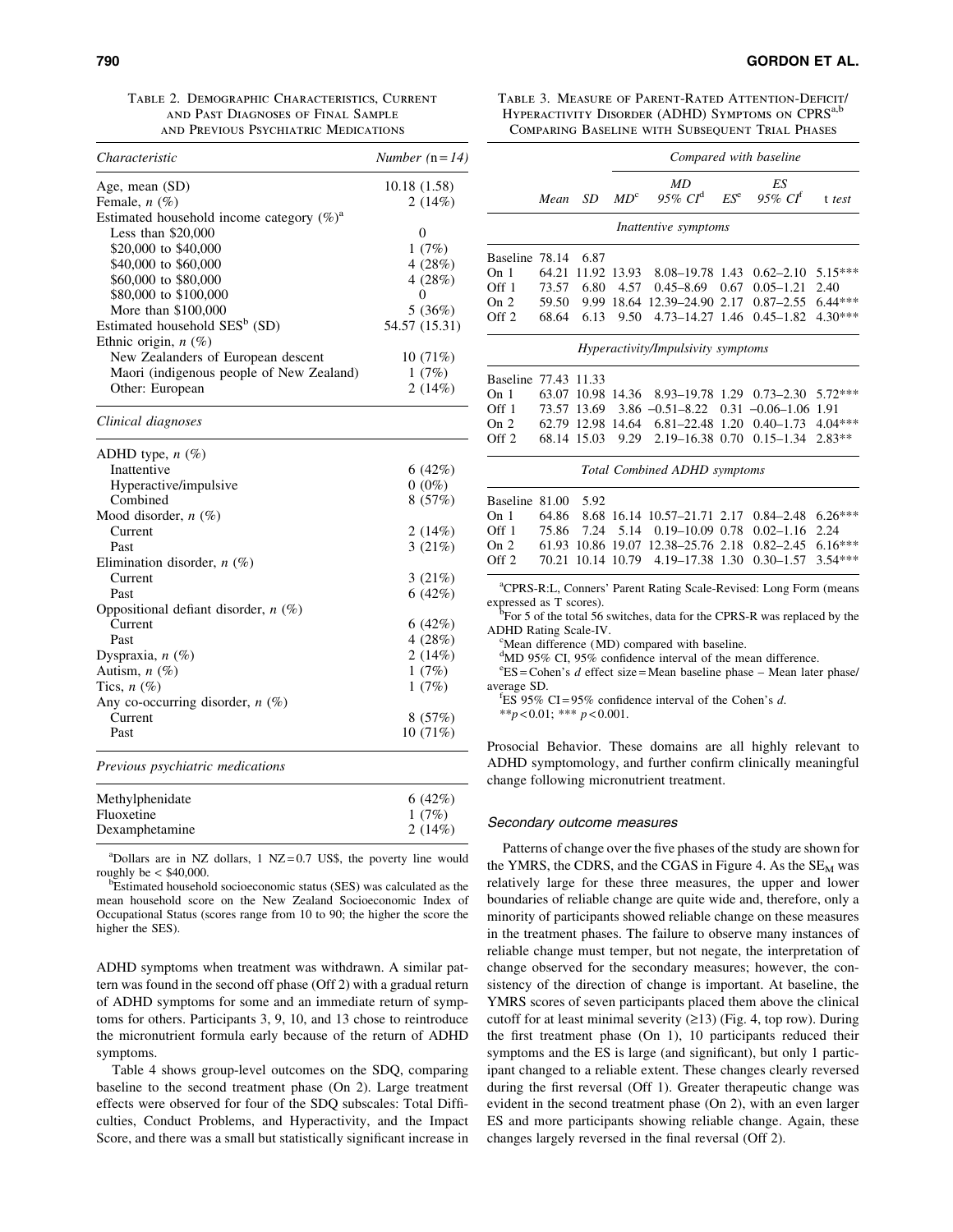

FIG. 5. Changes in attention-deficit/hyperactivity disorder (ADHD) symptoms over time for each participant as measured by the ADHD Rating Scale (ADHD-RS) and the Conners' Parent Rating Scale-Revised: Long Form (CPRS-R:L). Dashed lines indicate different phases of the study, B, baseline, On 1, first phase on micronutrients; Off 1, first phase off micronutrients; On 2, second phase on micronutrients; Off 2, final phase off micronutrients; scores above solid line at 20 indicate the clinical cutoff for symptoms.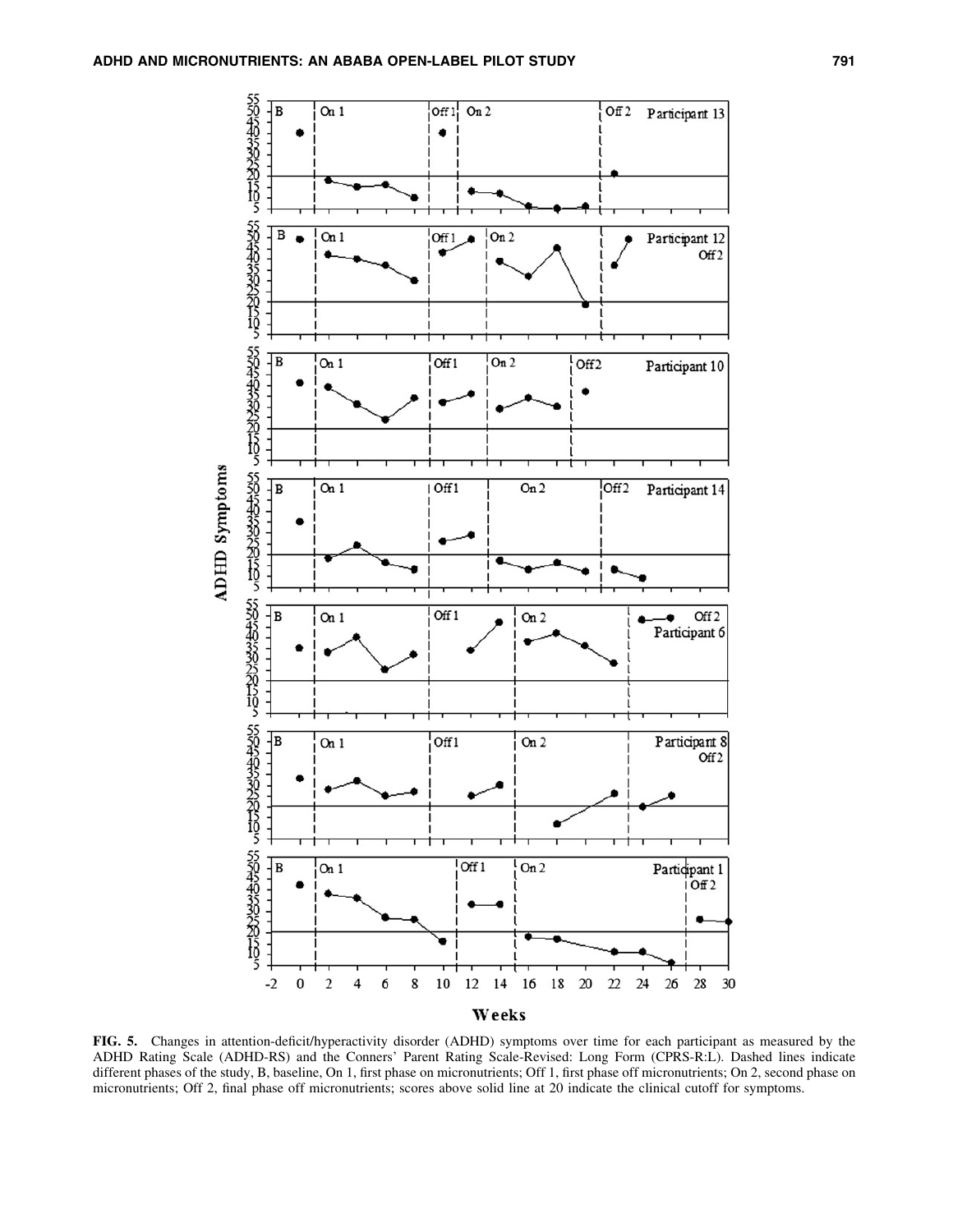



CDRS depression scores (Fig. 4, middle row) at baseline placed all but one participant above the clinical cutoff  $(\geq 20)$  and two participants' scores indicated significant depression  $(230)$ . The majority of these individuals changed in a therapeutic direction during the first treatment phase (On 1) and the ES was large and statistically significant; however, only a few participants changed to a reliable degree. These changes all reversed substantially during the first reversal (Off 1). This pattern was repeated in the second treatment and reversal phases (On 2 and Off 2), with a larger treatment effect and more than one third of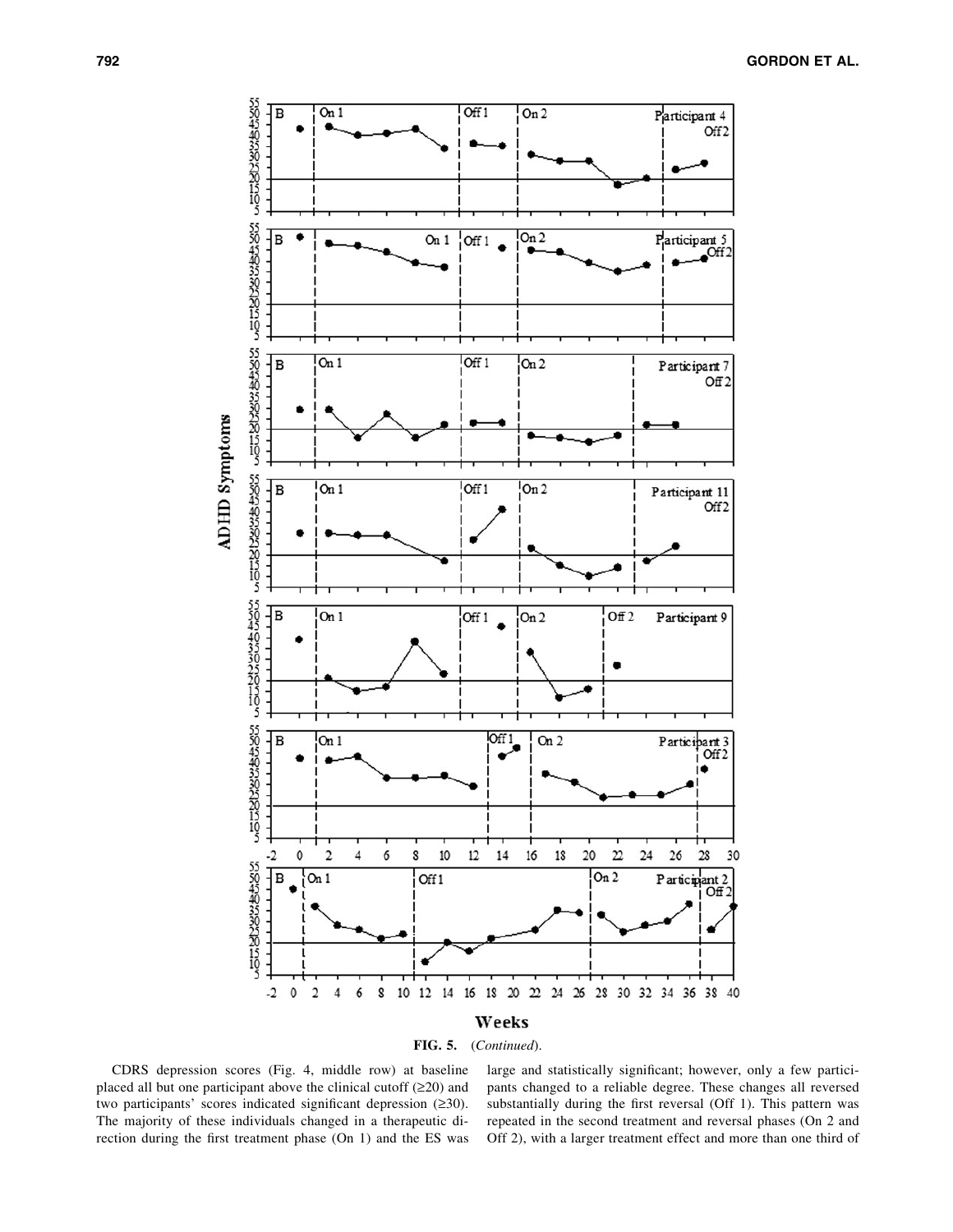| TABLE 4. MEASURE OF PARENT-RATED STRENGTHS AND DIFFICULTIES FROM BASELINE TO THE SECOND<br>TREATMENT PHASE (ON 2) OF TRIAL |                 |            |        |            |      |                                                        |      |                |          |  |
|----------------------------------------------------------------------------------------------------------------------------|-----------------|------------|--------|------------|------|--------------------------------------------------------|------|----------------|----------|--|
|                                                                                                                            | <b>Baseline</b> |            | On $2$ |            |      | Comparing mean differences from baseline to On 2 phase |      |                |          |  |
| SDO-subscales                                                                                                              | Mean            | <b>SEM</b> | Mean   | <b>SEM</b> | MD   | MD 95% CI                                              | ES   | ES 95% CI      | t test   |  |
| Total Difficulties                                                                                                         | 19.57           | 1.44       | 13.64  | 1.49       | 5.93 | $3.20 - 8.66$                                          | 1.09 | $0.53 - 1.95$  | $4.69**$ |  |
| <b>Emotional Symptoms</b>                                                                                                  | 2.21            | 0.43       | 1.86   | 0.56       | 0.36 | $-0.77-1.48$                                           | 0.19 | $-0.35-0.71$   | 0.69     |  |
| Conduct Problems                                                                                                           | 4.43            | 0.71       | 2.07   | 0.47       | 2.36 | $1.06 - 3.65$                                          | 1.05 | $0.38 - 1.70$  | $3.94**$ |  |
| Hyperactivity                                                                                                              | 8.71            | 0.38       | 6.36   | 0.57       | 2.36 | $1.41 - 3.31$                                          | 1.29 | $0.66 - 2.18$  | $5.36**$ |  |
| Peer Problems                                                                                                              | 4.21            | 0.54       | 3.36   | 0.57       | 0.86 | $-0.42 - 2.14$                                         | 0.41 | $-0.16 - 0.92$ | 1.45     |  |

SDQ = Strength and Difficulties Questionnaire, which consists of five subscales: Emotional Symptoms Scale, Conduct Problems Scale, Hyperactivity Scale, Peer Problems Scale and Prosocial Scale. The Total Difficulties score is generated by summing the scores from all of the scales except the prosocial scale. For all the subscales except for Prosocial Behavior, a decrease in scores is indicative of improvement in behavior/symptoms; as such, all changes are in the desired direction.

Prosocial Behavior 6.07 0.72 6.64 0.78 -0.57 -1.11–0.03 0.20 0.03–1.17 -2.28\* Impact Score 6.14 0.57 2.21 0.58 3.93 2.29–5.57 1.83 0.63–2.11 5.17\*\*

SEM = standard error of the mean; MD = mean difference of On 2 compared with baseline; MD 95% CI = 95% confidence interval of the mean difference; ES = Cohen's d (as for Table 3); ES  $95\%$  CI =  $95\%$  confidence interval of the Cohen's d.

\*Statistically significant difference at  $p < 0.05$  level.

\*\*Statistically significant difference at  $p < 0.01$  level.

participants showing reliable change during the second treatment (On 2).

This pattern of clinically and statistically significant improvement, as measured by the ES, during treatment phases, is replicated for the CGAS (Fig. 4, bottom row). However, again because of the large  $SE_{M}$  for this measure, only a minority of participants showed reliable change sufficient to move them into the normal range on this measure. As was the case for the CDRS, but not for the YMRS, the ES remained large  $(>0.8)$  and statistically significant during the final reversal (Off 2), although it was smaller than during the second treatment phase (On 2). There is evidence of persistent treatment benefit during the final reversal phase (Off 2) for all measures shown in Figures 3 and 4, except for Hyperactivity/Impulsivity, and the YMRS. Of the 84 opportunities to observe change on these measures, 74 (88%) were in a therapeutically positive direction.

In Table 5, Baseline is compared with the second on phase (On 2) and shows that the children's reports were consistent with those of parents and clinicians on the MYMOP across ADHD behaviors, mood, and sleep. They show medium to large effects of the intervention and significant improvements on each measure. The children's perspectives supported the parents' and clinicians' reports of clinically meaningful change from baseline to the end of the second on phase (On 2).

#### Safety and dose adherence

Reported side effect events were generally rated as mild to moderate in intensity, and were typically remedied by ensuring that EMP+ was taken along with appropriate amounts of food and water (see Table 6). Eleven (79%) participants reported stomachaches as an adverse event, most commonly at the beginning of the treatment phases, and generally only once. One participant reported some agitation that reduced with a reduction in dose. Two of the 14 participants experienced nausea/vomiting related to EMP+ consumption. One participant experienced this on one occasion only and no further action was needed; the other eliminated the problem by splitting the morning dose between breakfast and a midmorning snack. Approximately half of the sample reported a skin rash at some point during the intervention. In all cases, the rashes were reported on only one visit and were gone at the next visit. We did not observe the rashes, as they had cleared up by the time the participants reported them to us. None required treatment. One child reported achy joints, which the parent attributed to growing pains. Like the rashes, this symptom was transient and stopped without any need for intervention.

One absence seizure was reported at the end of the on phase (week 8) in one participant. He did not have a history of seizures,

Table 5. Measure of the Child-Rated MYMOP at Baseline Compared with Second Treatment (On 2) Phase of Trial

|                                    | <b>Baseline</b> |            | On 2 |            | Comparing baseline with On 2 phase |               |      |                |          |  |
|------------------------------------|-----------------|------------|------|------------|------------------------------------|---------------|------|----------------|----------|--|
| MYMOP- Child Self-Report Subscales | Mean            | <b>SEM</b> | Mean | <b>SEM</b> | MD                                 | MD 95% CI     | ES   | ES 95% CI      | t test   |  |
| <b>Hyperactivity</b>               | 1.75            | 0.32       | 0.71 | 0.29       | 1.04                               | $0.14 - 1.93$ | 0.92 | $0.08 - 1.24$  | $2.5*$   |  |
| Impulsivity                        | 2.18            | 0.37       | 1.07 | 0.27       | 1.11                               | $0.34 - 1.88$ | 0.92 | $0.21 - 1.43$  | $3.11**$ |  |
| Inattention                        | 2.42            | 0.20       | 1.61 | 0.32       | 0.82                               | $0.01 - 1.63$ | 0.81 | $0.005 - 1.14$ | $2.18*$  |  |
| Sleep                              | 2.00            | 0.39       | 1.14 | 0.33       | 0.86                               | $0.15 - 1.57$ | 0.63 | $0.10 - 1.27$  | $2.60*$  |  |
| Low Mood                           | 1.5             | 0.39       | 0.39 | 0.22       | .11                                | $0.27 - 1.94$ | 0.94 | $0.16 - 1.36$  | $2.87**$ |  |

MYMOP = Measure Yourself Medical Outcome Profile, a self-report measure adapted to monitor the participants' hyperactivity, impulsivity, inattention, sleep. and mood. A score of 0 indicates no problems and a score of 4 indicates major difficulty.

SEM = standard error of the mean; MD = mean difference of On 2 compared with baseline; MD 95% CI = 95% confidence interval of the mean difference; ES = Cohen's  $d$ ; ES 95% CI = 95% confidence interval of the Cohen's  $d$ .

\*Statistically significant difference at  $p < 0.05$  level.

\*\*Statistically significant difference at  $p < 0.01$  level.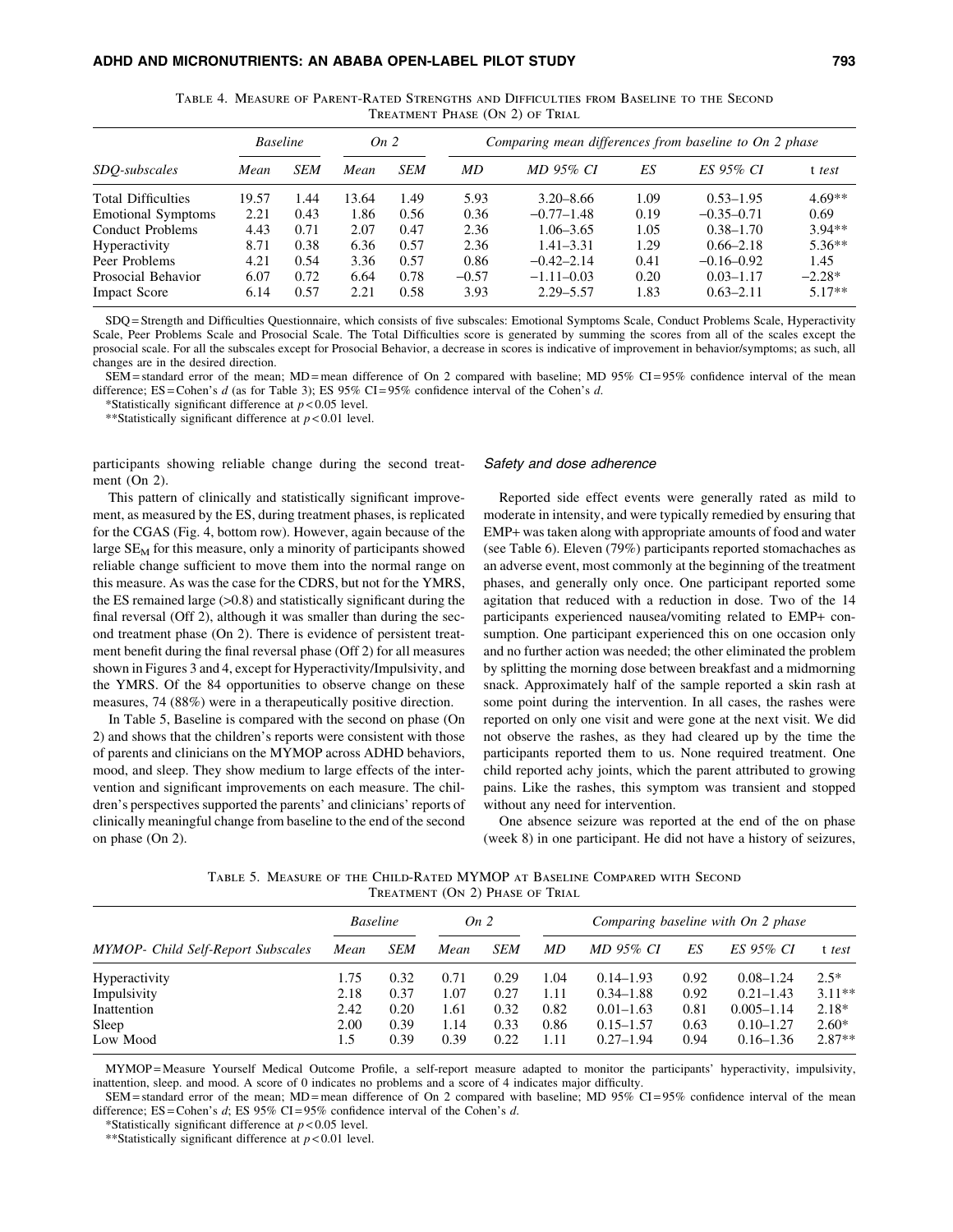Table 6. Treatment-Associated Side Effects Reported by Participants During the Trial

|                 |   | Definitely related | Possibly related |    |  |
|-----------------|---|--------------------|------------------|----|--|
| Adverse event   | n | %                  | n                | %  |  |
| Stomachache     |   |                    | 11               | 79 |  |
| Nausea/Vomiting | 2 | 14                 | 8                | 57 |  |
| Agitation       |   |                    |                  |    |  |
| Headache        |   |                    | 8                | 57 |  |
| Dry mouth       |   |                    | 8                | 57 |  |
| Skin rash       |   |                    | 6                | 43 |  |
| Achy joints     |   |                    |                  |    |  |

and further investigations were unable to determine whether the child had experienced a seizure or whether the teacher who had observed it misinterpreted extended inattention as a seizure. No other seizures were reported throughout the rest of the trial. As a consequence, the child's physician did not believe that the intake of nutrients was related to the reported event.

Adherence was defined as ingesting a minimum 80% of the designated doses throughout the trial. Seven of the 14 participants (50%) took the recommended maximum dose (15 pills/day), two took 11–13 pills/day, and five participants took 8–10 pills/day, and all were judged adherent to their prescribed consumption regime.

Analyses of blood collected at baseline and posttreatment are presented in Table 7. Consistent with previous research (Simpson et al. 2011; Rucklidge et al. 2014a), the current study did not identify any significant adverse events or safety concerns. There were significant changes over time in group mean differences in aspartate aminotransferase (AST), alanine aminotransferase (ALT), thyroid stimulating hormone (TSH), and nutrient levels of zinc from baseline to post-trial; however, none fell outside the normal reference ranges.

#### **Discussion**

The current study makes an important contribution to the sparse literature investigating nutritional supplements, specifically micronutrients, as a treatment for children with ADHD. It presents results from a five phase reversal design, with replication over 14 cases. The number of treatment phases and replications is substantially in excess of the minimum design standards specified in Kratochwill et al. (2013), and this research design is recognized as appropriate for establishing treatment efficacy (Chambless and Hollon 1998). While taking micronutrients, the great majority of participants experienced clinically significant reductions in ADHD symptoms, improvements in mood, and increases in overall functioning that were reversed when the treatment was withdrawn. Benefit was observed across all three sources of information: parents, clinicians, and the children themselves.

The results are consistent with research using EMP+ for adults with ADHD (Rucklidge et al. 2014a), as well as research on children with other psychiatric diagnoses, including bipolar disorder and autism (Frazier et al. 2009; Mehl-Madrona et al. 2010; Frazier et al. 2012). These positive results were clearly evident in visual analysis, quantified by positive effect sizes including Cohen's d, the percent showing reliable positive change (RC+), and the PS, and confirmed by mean differences, 95% CIs about the means, and  $t$  tests. Benefits were achieved with minimal and transitory side effects, excellent adherence, and no study dropouts. Further, the

|                                | Reference<br>ranges | Baseline.<br>mean(SD) | n                | Deficient Elevated<br>n | Post.<br>mean(SD) | $\mathbf n$    | Deficient Elevated<br>n | Change,<br>mean | $ES^b$ | t test         |
|--------------------------------|---------------------|-----------------------|------------------|-------------------------|-------------------|----------------|-------------------------|-----------------|--------|----------------|
| Safety markers                 |                     |                       |                  |                         |                   |                |                         |                 |        |                |
| Prolactin, mlU/L               | Male 50–350         | 149.77 (86.30)        | $\theta$         | $\mathbf{1}$            | 182.77 (111.91)   | $\mathbf{0}$   | $\overline{c}$          | 33.0            |        | $0.33 -1.37$   |
|                                | Female 50–550       |                       |                  |                         |                   |                |                         |                 |        |                |
| Creatinine, $\mu$ mol/L        | $40 - 80$           | 63.54 (7.89)          | $\boldsymbol{0}$ | 1                       | 63.69 (5.76)      | $\overline{0}$ | $\Omega$                | 0.15            | 0.02   | $-0.10$        |
| Fasting glucose,               | $3.9 - 5.8$         | 4.95(0.39)            | $\Omega$         | $\Omega$                | 4.87(0.90)        | $\Omega$       | $\Omega$                | $-0.08$         | 0.12   | 0.27           |
| mmol/L                         |                     |                       |                  |                         |                   |                |                         |                 |        |                |
| APT time, sec                  | $25 - 35$           | 30.00(2.66)           | $\mathbf{0}$     |                         | 30.42 (4.19)      | $\theta$       | 2                       | 0.61            | 0.12   | $-0.60$        |
| Platelets, $\times 10(9)/L$    | 150-425             | 297.23 (82.83)        | $\Omega$         |                         | 280.38 (63.96)    | $\Omega$       |                         | $-16.85$        | 0.23   | 1.64           |
| WBC, $\times 10(9)$ /L         | $5.0 - 14.5$        | 5.92 (1.49)           | $\mathbf{0}$     | $\theta$                | 6.13(1.19)        | $\overline{0}$ | $\Omega$                | 0.21            | 0.16   | $-0.41$        |
| Lymphocytes, $\times 10(9)$ /L | $1.4 - 4.5$         | 2.43(0.54)            | $\Omega$         | 0                       | 2.39(0.36)        | $\Omega$       | $\Omega$                | $-0.04$         | 0.09   | 0.33           |
| Neutrophils, ×10(9)/L          | $1.5 - 7.0$         | 2.65(0.99)            | 1                | $\theta$                | 2.84(0.84)        | $\Omega$       | $\Omega$                | 0.19            | 0.21   | $-0.56$        |
| GGT, U/L                       | $<$ 30.00           | 14.46(4.10)           | $\mathbf{0}$     | $\mathbf{0}$            | 13.77(2.80)       | $\overline{0}$ | $\Omega$                | $-0.69$         | 0.20   | 0.65           |
| AST, U/L                       | $15 - 40$           | 24.69 (4.64)          | $\Omega$         | 0                       | 27.92 (3.88)      | $\Omega$       | $\Omega$                | 3.23            |        | $0.76 -3.56**$ |
| ALT, U/L                       | $10 - 35$           | 16.77(3.42)           | $\Omega$         | 0                       | 19.92 (5.95)      | $\Omega$       | $\Omega$                | 3.15            |        | $0.65 -2.45*$  |
| Triglyceride, mmol/L           | >1.70               | 0.82(0.39)            | $\mathbf{0}$     | $\bf{0}$                | 0.87(0.53)        | $\mathbf{0}$   | $\Omega$                | 0.05            | 0.11   | $-0.24$        |
| Cholesterol, mmol/L            | >5.20               | 4.44(0.60)            | $\Omega$         | $\Omega$                | 4.34(0.65)        | $\Omega$       | $\Omega$                | $-0.10$         | 0.16   | 0.88           |
| HDL cholesterol                | >1.00               | 1.38(0.29)            | $\Omega$         | $\Omega$                | 1.40(0.29)        | $\overline{0}$ | $\Omega$                | 0.02            | 0.07   | $-0.22$        |
| TSH, mIU/L                     | $0.32 - 5.00$       | 1.40(0.46)            | $\overline{0}$   | $\mathbf{0}$            | 1.64(0.44)        | $\theta$       | $\Omega$                | 0.24            |        | $0.53 -2.42$   |
| Nutrient levels                |                     |                       |                  |                         |                   |                |                         |                 |        |                |
| Magnesium, mmol/L              | $1.6 - 2.3$         | 0.92(0.07)            | $\mathbf{0}$     | $\overline{0}$          | 0.89(0.05)        | $\theta$       | $\Omega$                | $-0.02$         | 0.49   | 1.39           |
| Ferritin, $\mu$ g/L            | $15 - 200$          | 47.00 (23.26)         | 1                | $\mathbf{0}$            | 42.62 (21.58)     |                | $\Omega$                | $-4.39$         | 0.20   | 1.08           |
| Iron, $\mu$ mol/L              | $6 - 25$            | 15.77 (4.69)          | $\Omega$         | 0                       | 16.77(5.04)       | $\Omega$       | $\Omega$                | 1.00            | 0.21   | $-0.60$        |
| Zinc, $\mu$ mol/L              | $10 - 17$           | 12.12 (1.29)          | $\Omega$         | 0                       | 13.18(1.53)       | $\mathbf{0}$   | $\Omega$                | 1.06            | 0.75   | $-3.07**$      |
| Copper, $\mu$ mol/L            | $13.2 - 21.4$       | 15.47 (4.07)          | 4                | 2                       | 14.68 (1.82)      | $\overline{2}$ | $\mathfrak{D}$          | $-0.79$         | 0.25   | 0.91           |

TABLE 7. BASELINE AND POSTTREATMENT HEMATOLOGY RESULTS<sup>a</sup>

<sup>a</sup>Based on 13 participants as 1 refused to do the second blood test.

 $bES =$  effect size, Cohen's d.

 $*_{p < 0.05;}$   $*_{p < 0.01.}$ 

APT, activated partial thromboplastin,;WBC, white blood cells; GGT, gamma-glutamyl transpeptidase; AST, aspartate aminotransferase; ALT, alanine aminotransferase; HDL, high-density lipoprotein; TSH, hyroid-stimulating hormone.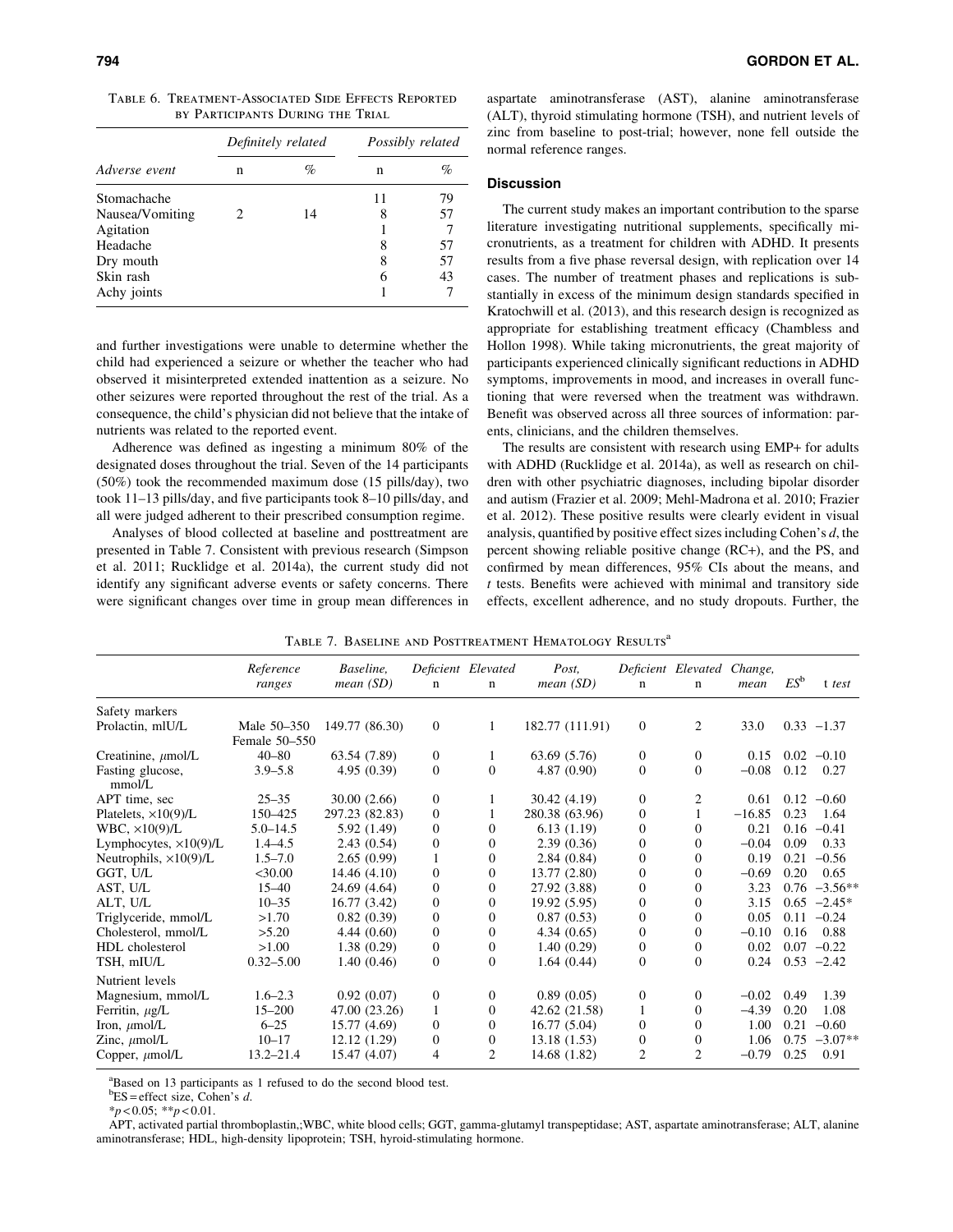sample was reflective of children typically seen in clinical practice with a high rate of co-occurring diagnoses (57%) and previous unsuccessful treatment with medications. The participants came from families of diverse SES, enhancing the potential generalizalitity of the results. Ten participants (71%) were observed to have at least a 30% decrease in combined ADHD symptoms at the end of the second on phase (On 2) when compared with baseline functioning, and 79% were identified as ''much improved,'' or ''very much improved'' by CGI-I (reflecting on the global change as a whole across all psychiatric symptoms they presented with). Typically, a clinical response to an intervention has been defined as a 30% decline in ADHD symptoms from baseline and/or a CGI-I rating of 1 (very much improved) or 2 (much improved) at the intervention end-point (Steele 2006; Spencer et al. 2001). Importantly, the children themselves agreed with their parents and clinicians that their symptoms had improved. The observed changes in global functioning suggest that the micronutrient treatment not only reduces ADHD symptom severity, but also benefits multiple areas of psychological functioning.

Because of the greater power of within-subject designs (Lakens 2013), effect sizes such as Cohen's  $d$  are typically somewhat larger in such studies than in between-subject designs. Nevertheless, even allowing for this, the effect sizes observed in the current study are large (or very large), with a strong trend for them to be larger in the second treatment phase than in the first. They are also substantially larger than those typically reported for placebo effects (Grissom 1996) and at least comparable to the most recent meta-analyses examining the effects of stimulant medication on ADHD, which found medium to large effect sizes (Faraone 2009; Faraone and Buitelaar 2010).There was consistency with which positive effects of micronutrients were replicated across participants, treatment phases, and measures. Putting these indices in context is difficult, because conventional between-groups research rarely considers the consistency of response to treatment, and the use of PS as an effect size is equally rare (Zahra and Hedge 2010); nevertheless, it is reasonable to consider the consistency of replication found in this study to be large to very large. The difficulty in observing reliable change, especially for the secondary measures, was largely because of those measures having considerable measurement error, which points to the need to select outcome measures that have a small  $SE<sub>M</sub>$ to facilitate the detection of reliable change.

It is also important to highlight that participants improved relative to baseline in all the subsequent phases of the study, even when off the micronutrients. Small to large effect sizes were found when off phases were compared with baseline, on both parent- and clinician-rated measures, suggesting that there was still a positive effect on symptoms during the withdrawal phases compared with baseline. This was particularly marked for the second reversal phase, which came after a treatment phase when the micronutrients were taken throughout the phase at maximum dose. One possible reason for the positive effects found during withdrawal phases, especially the second, is that participants may have experienced residual effects of the micronutrients, with dissipation rates of the formula differing among participants. In addition, the withdrawal phases were shorter than the micronutrient treatment phases; therefore, the opportunity to observe a full elimination of any residual effect of the micronutrients may not have occurred. Notably, the shorter withdrawal period was based on caregiver and participant requests to resume taking the micronutrients earlier than planned, because of the return of symptoms. Also, the regular consultation with the researchers may have given the participants, and their parents/caregivers, a chance to discuss what had been happening in

recent weeks. Although no additional therapy was intended, the regular contact may have resulted in a focus on both desirable and undesirable behaviors that may have otherwise gone unnoticed and, therefore, facilitated change. Another possible factor that may have resulted in improved functioning during off phases compared with baseline was that during the on phases, participants' eating habits may have altered (although we did not directly measure dietary intake) because of the requirement to consume plenty of food and water with the micronutrients. The potential increased intake of food and water at three meal times may have increased the participants' overall functioning, even during the off phases. Regression to the mean may also have contributed to change, but is unlikely to have produced effects as large as observed here.

The benefit observed across a wide range of symptoms may seem surprising, but is consistent with the hypothesized mechanism of action of broad-spectrum micronutrients (Kaplan et al. 2015). These formulations may correct inborn errors of metabolism (Kaplan et al. 2007), correct mitochondrial dysfunction by increasing the nutrient intake to levels required for optimal functioning (Gardner and Boles 2005), reduce oxidative stress, and improve the absorption of vitamins and minerals through promoting healthy gastrointestinal functioning ( Jackson et al. 2012; Kaplan et al. 2015). The results are also consistent with the growing body of literature identifying poor nutrition, Western diet, and food additives as possible etiological factors in the expression of psychiatric symptoms in children (Howard et al. 2011; Pelsser et al. 2011; Arnold et al. 2012; Galler et al. 2012; O'Neil et al. 2014; Sarris et al. 2015).

#### Limitations

Teacher data were collected on both the Conners' Teacher Rating Scales and the SDQ; however, a large amount of data was missing because of phase changes falling during school holidays, and other timing factors. Consequently, these data could not be reliably interpreted. Future research would benefit from independent teacher observations, preferably blinded. It is also possible that ratings were affected by school holidays, parents often commenting that their child's behavior tended to get worse during these vacation periods.

Another limitation is the open-label nature of the design, in which participants, caregivers, and clinicians knew when they were taking and not taking the micronutrients. This means the positive responses given may have been influenced by expectancy effects. Although the contribution of a placebo response to the observed results cannot be estimated, there are convincing reasons why a placebo effect is unlikely to explain the entire therapeutic results found. For example, for most participants, the therapeutic effect was gradual, with the most benefit shown several weeks after starting the micronutrients. Placebo/expectancy effects would likely have been observed relatively immediately, and as noted, the magnitude of the treatment effects observed was much larger than those typical of a placebo response. Additionally, 64% of the participants had trialled at least one psychiatric medication prior to starting the study and had not experienced significant positive changes, or had been unwilling to continue the medication because of undesirable side effects.

#### **Conclusions**

In terms of future directions, independent and systematic replications, preferably under double-blind conditions and with a placebo control, are required to establish the reliability and the generality of treatment effects. In addition, trialling different micronutrient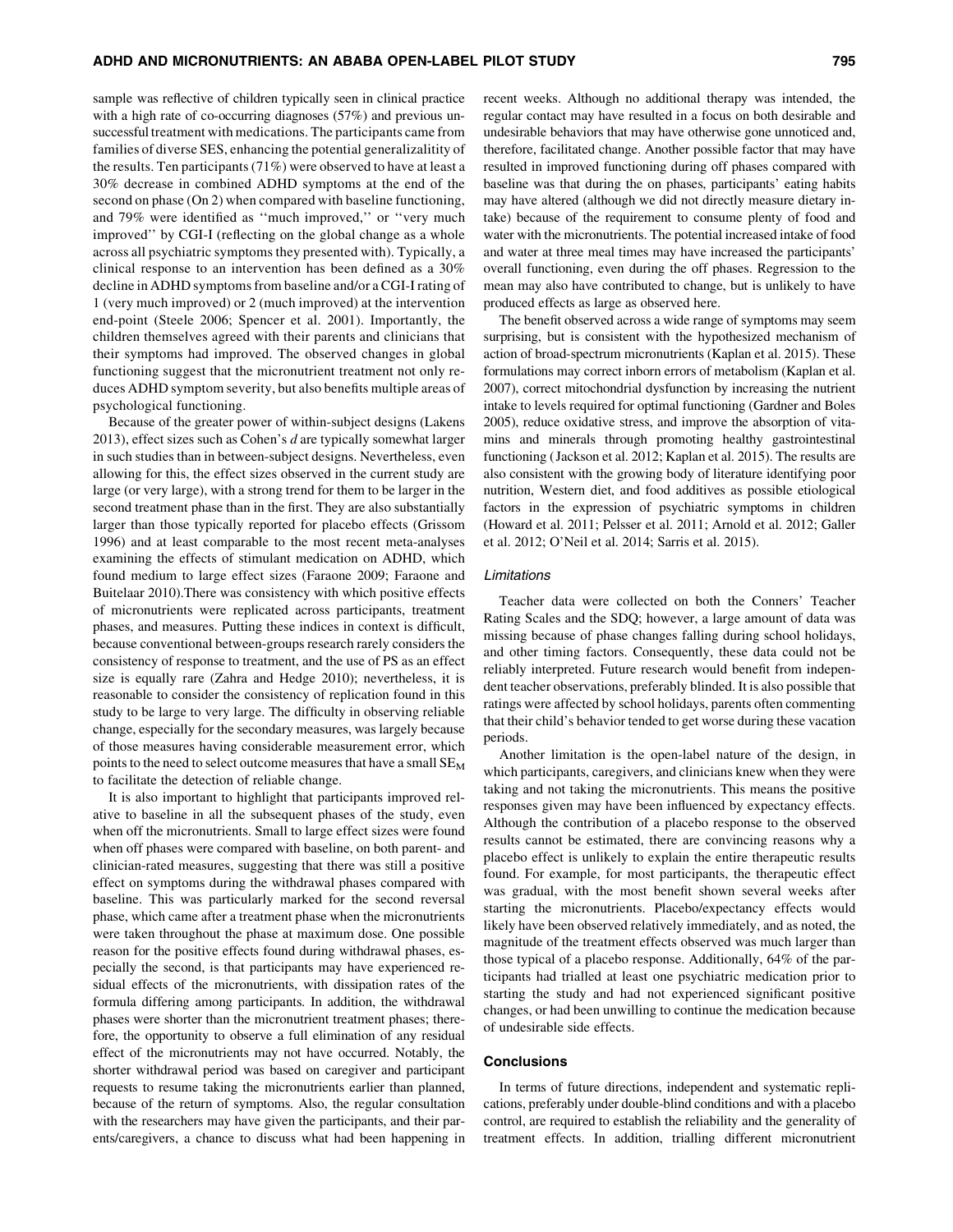formulations, in a variety of treatment settings, and across the full range of manifestations of ADHD across the life span and alongside other related disorders (Chambless and Hollon 1998; Blampied 2013; Dallery et al. 2013) are important future directions. Clinical replication will be required to establish the generality of micronutrient treatment in combination with other treatments, such as behavioral or cognitive-behavioral therapies, for the full range of ADHD presentations across the life span. Given that the present study sample was primarily boys, ensuring gender balance in subsequent trials is important in order to understand the response of girls to micronutrients. Further, although the sample recruited likely represents the typical clinical presentations of ADHD in that over half of the children had a comorbid diagnosis, it means that we are unsure whether children with only ADHD and no other comorbid disorders would benefit. It may be that the nutrients assist with regulating mood symptoms and, in turn, that ADHD symptoms improve as a result. Further studies with a variety of clinical presentations would assist in determining who might benefit from the treatment. It is of note, however, that results from the randomized controlled trial (RCT) conducted with adults with ADHD indicated that comorbidity was not moderating treatment response (Rucklidge et al. 2014b).

Additional research investigating multi-ingredient micronutrient formulas should explore long-term outcomes, particularly on brain development; however, preliminary results support positive longterm outcomes with micronutrients (Simpson et al. 2011; Popper 2014). Future research investigating long-term adherence will also be of benefit. For some, the large number of capsules required to be consumed daily can act as a barrier to adoption and maintenance of the treatment. The possibility that the dose regime might be reduced to some maintenance level once sustained reduction in symptoms has been achieved should, therefore, be investigated.

## Clinical Significance

There is a growing body of well-designed studies revealing the effectiveness and efficacy of micronutrients on a variety of mental health disorders (Gesch et al. 2002; Kennedy et al. 2010; Popper 2014; Rucklidge et al. 2014a,b). The current study chose a psychiatrically complex group of participants, and evaluated a number of psychiatric symptoms within the same study to assess whether micronutrients may be a viable treatment for ADHD, a chronic and debilitating condition. The findings revealed improvements across a range of ADHD symptoms, including hyperactivity and inattention, as well as general overall functioning, with only minor, transitory adverse events. There were no reports of sleep disturbance, decreased appetite, increased irritability, or weight loss, issues that are frequently reported in medication trials (Graham and Coghill 2008). When the optimal dosage for each participant was reached, we observed a continuous control of symptoms, minimal adverse events, and high adherence rates. The current study, alongside others, supports an investment into further controlled research on the effects of broadspectrum micronutrients in the treatment of ADHD in children.

## Acknowledgments

We thank Dr. David Ritchie, Helios Medical Centre, for overseeing the blood testing results. We thank the Department of Psychology and the Vic Davis Memorial Trust for funding the study, and Truehope Nutritional Support Ltd., Raymond, Alberta for donating the micronutrients. We also thank Dr Brigette Gorman for assistance with data collection.

## **Disclosures**

No competing financial interests exist.

#### References

- Advokat C: What are the cognitive effects of stimulant medications? Emphasis on adults with attention-deficit/hyperactivity disorder (ADHD). Neurosci Biobehav Rev 34:1256–1266, 2010.
- American Psychiatric Association: Diagnostic and Statistical Manual of Mental Disorders, 4th ed., Washington, DC: American Psychiatric Association; 1994.
- American Psychiatric Association: Diagnostic and Statistical Manual of Mental Disorders, 4th ed., Text Revision. Washington, DC: American Psychiatric Association; 2000.
- American Psychiatric Association: Diagnostic and Statistical Manual of Mental Disorders, 5th ed., American Psychiatric Association; 2013.
- Andersen SL: Stimulants and the developing brain. Trends Pharmacol Sci 26:237–243, 2005.
- Arnold LE, Christopher J, Huestis RD, Smeltzer DJ: Megavitamins for minimal brain dysfunction: A placebo-controlled study. JAMA 240:2642–2643, 1978.
- Arnold LE, Lofthouse N, Hurt E: Artificial food colors and attentiondeficit/hyperactivity symptoms: Conclusions to dye for. Neurotherapeutics 9:599–609, 2012.
- Barkley RA: Attention-Deficit Hyperactivity Disorder: A Handbook for Diagnosis and Treatment, 3rd ed. New York: The Guilford Press; 2006.
- Biederman J, Spencer T, Wilens T: Evidence-based pharmacotherapy for attention-deficit hyperactivity disorder. Int J Neuropsychopharmacol 7:77–97, 2004.
- Bilici M, Yildirim F, Kandil S, Bekaroglu M, Yildirmis S, Deger O, A˜ œlgen M, Yildiran A, Aksu H: Double-blind, placebo-controlled study of zinc sulfate in the treatment of attention deficit hyperactivity disorder. Prog Neuropsychopharmacol Biol Psychiatry 28:181–190, 2004.
- Blampied NM: Single-case research designs and the scientistpractitioner ideal in applied psychology. In: APA Handbook of Behavior Analysis. Edited by G. Madden. Washington, DC: American Psychological Association, 177–197, 2013.
- Chambless DL, Hollon SD: Defining empirically supported therapies. J Consult Clin Psychol 66:7–18, 1998.
- Conners CK: Conners Rating Scales-Revised: Technical Manual. New York: Multi-Health Systems Inc.; 1997.
- Cortese S, Angriman M, Lecendreux M, Konofal E: Iron and attention deficit/hyperactivity disorder: What is the empirical evidence so far? A systematic review of the literature. Expert Rev Neurother 12:1227–1240, 2012.
- Cumming G. ESCI: Exploratory Software for Confidence Intervals. 2011. Available at www.thenewstatistics.com. Accessed 27 March 2015.
- Cumming G. Understanding the New Statistics : Effect Sizes, Confidence Intervals, and Meta-Analysis. New York: Routledge; 2012.
- Currie J, Stabile M, Jones L: Do stimulant medications improve educational and behavioral outcomes for children with ADHD? J Health Econ 37:58–69, 2014.
- Dallery J, Cassidy RN, Raiff BR: Single-case experimental designs to evaluate novel technology-based health interventions. J Med Internet Res 15:e22, 2013.
- DuPaul GJ, Power TJ, Anastopoulos AD, Reid R: ADHD Rating Scales-IV: Checklists, Norms, and Clinical Interpretation. New York: Guilford; 1998.
- Endicott J, Spitzer RL, Fleiss JL, Cohen J: The Global Assessment Scale: A procedure for measuring overall severity of psychiatric disturbance. Arch Gen Psychiatry 33:766–771, 1976.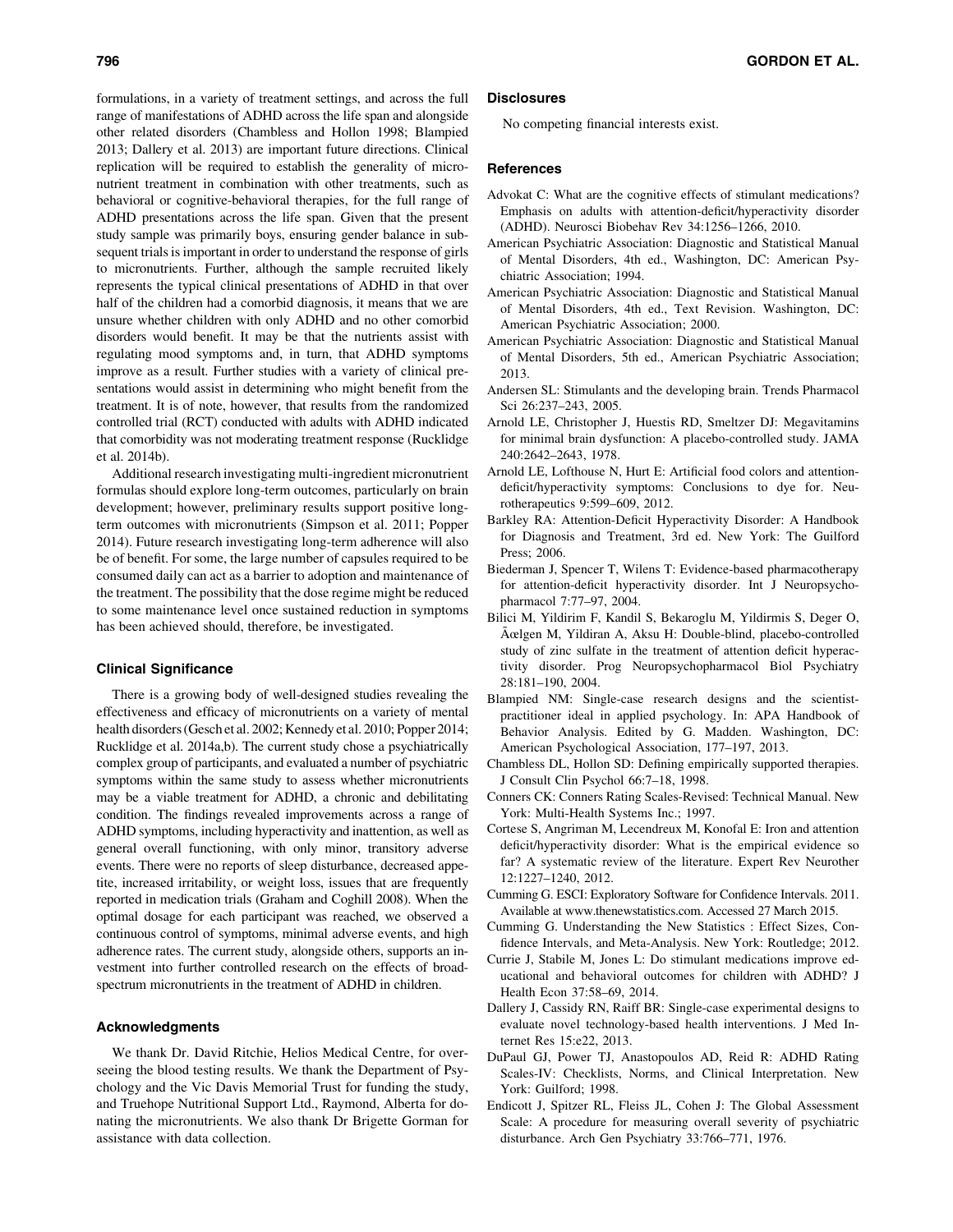- Faraone SV: Using meta-analysis to compare the efficacy of medications for attention-deficit/hyperactivity disorder in youths. PT 34:678–683, 2009.
- Faraone SV, Buitelaar J: Comparing the efficacy of stimulants for ADHD in children and adolescents using meta-analysis. Eur Child Adolesc Psychiatry 19:353–364, 2010.
- Frazier EA, Fristad MA, Arnold LE: Multinutrient supplement as treatment: literature review and case report of a 12-year-old boy with bipolar disorder. J Child Adolesc Psychopharmacol 19:453– 460, 2009.
- Frazier EA, Fristad MA, Arnold LE: Feasibility of a nutritional supplement as treatment for pediatric bipolar spectrum disorders. J Altern Complement Med 18:678–685, 2012.
- Galler JR, Bryce CP, Zichlin ML, Fitzmaurice G, Eaglesfield GD, Waber DP: Infant malnutrition is associated with persisting attention deficits in middle adulthood. J Nutr 142:788–794, 2012.
- Gardner A, Boles RG: Is a ''Mitochondrial Psychiatry'' in the future? A review. Curr Psychiatry Rev 1:255–271, 2005.
- Gesch B, Hammond S, Hampson S, Eves A, Crowder MJ: Influence of supplementary vitamins, minerals and essential fatty acids on the antisocial behaviour of young adult prisoners. Br J Psychiatry 181:22–28, 2002.
- Goodman R: The Strengths and Difficulties Questionnaire: A research note. J Child Psychol Psychiatry 38:581–586, 1997.
- Graham J, Coghill D: Adverse effects of pharmacotherapies for attention-deficit hyperactivity disorder: Epidemiology, prevention and management. CNS Drugs 22:213–237, 2008.
- Grissom RJ: The magical number  $.7 +/- .2$ : meta-meta-analysis of the probability of superior outcome in comparisons involving therapy, placebo, and control. J Consult Clin Psychol 64:973–982, 1996.
- Guy W: ECDEU Assessment Manual for Psychopharmacology. Rockville, MD: U.S. Department of Health, Education, and Welfare; 1976.
- Haslam RH, Dalby JT, Rademaker AW: Effects of megavitamin therapy on children with attention deficit disorders. Pediatrics 74:103–111, 1984.
- Howard AL, Robinson M, Smith GJ, Ambrosini GL, Piek JP, Oddy WH: ADHD is associated with a 'Western' dietary pattern in adolescents. J Atten Disord 15:403–411, 2011.
- Jackson J, Eaton W, Cascella N, Fasano A, Kelly D: Neurologic and psychiatric manifestations of Celiac disease and gluten sensitivity. Psychiatr Q 83:91–102, 2012.
- Jacobson NS, Truax P: Clinical significance: A statistical approach to defining meaningful change in psychotherapy research. J Consult Clin Psychol 59:12–19, 1991.
- Kaplan BJ, Crawford SG, Field CJ, Simpson JS: Vitamins, minerals, and mood. Psychol Bull 133:747–760, 2007.
- Kaplan BJ, Crawford SG, Gardner B, Farrelly G: Treatment of mood lability and explosive rage with minerals and vitamins: two case studies in children. J Child Adolesc Psychopharmacol 12:205–219, 2002.
- Kaplan BJ, Fisher JE, Crawford SG, Field CJ, Kolb B: Improved mood and behavior during treatment with a mineral-vitamin supplement: an open-label case series of children. J Child Adolesc Psychopharmacol 14:115–122, 2004.
- Kaplan BJ, Rucklidge JJ, McLeod K, Romijn A: The emerging field of nutritional mental health: Inflammation, the microbiome, oxidative stress, and mitochondrial function. Clin Psychol Sci 3:964–980, 2015.
- Kaplan BJ, Steiger RA, Pope J, Marsh A, Sharp M, Crawford SG: Successful treatment of pill-swallowing difficulties with head posture practice. Paediatric Child Health 15:e1–5, 2010.
- Kaufman J, Birmaher B, Brent D, Rao U, Flynn C, Moreci P, Williamson D, Ryan N: Schedule for Affective Disorders and Schizophrenia for School-Age Children-Present and Lifetime Version (K-SADS-PL): Initial reliability and validity data. J Am Acad Child Adolesc Psychiatry 36:980–987, 1997.
- Kennedy DO, Veasey R, Watson A, Dodd F, Jones E, Maggini S, Haskell CF: Effects of high-dose B vitamin complex with vitamin C and minerals on subjective mood and performance in healthy males. Psychopharmacology (Berl) 211:55–68, 2010.
- Kline RB: Beyond Significance Testing: Statistics Reform in the Behavioral Sciences, 2nd ed. Washington, DC: American Psychological Association; 2013.
- Konofal E, Lecendreux M, Deron J, Marchand M, Cortese S, Zaïm M, Mouren MC, Arnulf I: Effects of iron supplementation on attention deficit hyperactivity disorder in children. Pediatr Neurol 38:20–26, 2008.
- Kratochwill TR, Hitchcock JH, Horner RH, Levin JR, Odom SL, Rindskopf DM, Shadish WR: Single-case intervention research design standards. Remedial Spec Educ 34:26–38, 2013.
- Lakens D: Calculating and reporting effect sizes to facilitate cumulative science: A practical primer for t-tests and ANOVAs. Front Psychol 4:863, 2013.
- McGraw KO, Wong SP: A common language effect size statistic. Psychol Bull 111:361–365, 1992.
- Mehl–Madrona L, Leung B, Kennedy C, Paul S, Kaplan BJ: Micronutrients versus standard medication management in autism: A naturalistic case–control study. J Child Adolesc Psychopharmacol 20:95–103, 2010.
- Milne BJ, Byun U, Lee A: New Zealand Socio-Economic Index 2006. Wellington, Statistics New Zealand; 2013.
- Milte CM, Parletta N, Buckley JD, Coates AM, Young RM, Howe PRC: Eicosapentaenoic and docosahexaenoic acids, cognition, and behavior in children with attention-deficit/hyperactivity disorder: A randomized controlled trial. Nutrition 28:670–677, 2012.
- Molina BS, Hinshaw SP, Swanson JM, Arnold LE, Vitiello B, Jensen PS, Epstein JN, Hoza B, Hechtman L, Abikoff HB, Elliott GR, Greenhill LL, Newcorn JH, Wells KC, Wigal T, Gibbons RD, Hur K, Houck PR, MTA Cooperative Group: The MTA at 8 years: Prospective follow-up of children treated for combined-type ADHD in a multisite study. J Am Acad Child Adolesc Psychiatry 48:484– 500, 2009.
- Morgan DL, Morgan RK: Single-case Research Methods for the Behavioral and Health Sciences. Los Angeles: Sage; 2009.
- Nigg JT: Where to with treatment for ADHD? Curr Med Res Opin 27:1–3, 2011.
- Oddy WH, Robinson M, Ambrosini GL, O'Sullivan TA, de Klerk NH, Beilin LJ, Silburn SR, Zubrick SR, Stanley FJ: The association between dietary patterns and mental health in early adolescence. Prev Med 49:39–44, 2009.
- O'Neil A, Quirk SE, Housden S, Brennan SL, Williams LJ, Pasco JA, Berk M, Jacka FN: Relationship between diet and mental health in children and adolescents: A systematic review. Am J Public Health 104:e31–42, 2014.
- Overholser JC, Brinkman DC, Lehnert KL, Ricciardi M: Children's Depression Rating Scale-Revised: Development of a short form. J Clin Child Psychol 24:443–452, 1995.
- Paterson C: Seeking the patient's perspective: A qualitative assessment of EuroQol, COOP-WONCA charts and MYMOP. Qual Life Res 13:871–881, 2004.
- Pelsser LM, Frankena K, Toorman J, Savelkoul HF, Dubois AE, Pereira RR, Haagen TA, Rommelse NN, Buitelaar JK: Effects of a restricted elimination diet on the behaviour of children with attention-deficit hyperactivity disorder (INCA study): A randomised controlled trial. Lancet 377:494–503, 2011.
- Popper CW: Do vitamins or minerals (apart from lithium) have moodstabilising effects? J Clin Psychiatry 62:933–935, 2001.
- Popper CW: Single-micronutrient and broad-spectrum micronutrient approaches for treating mood disorders in youth and adults. Child Adolesc Psychiatr Clin N Am 23:591–672, 2014.